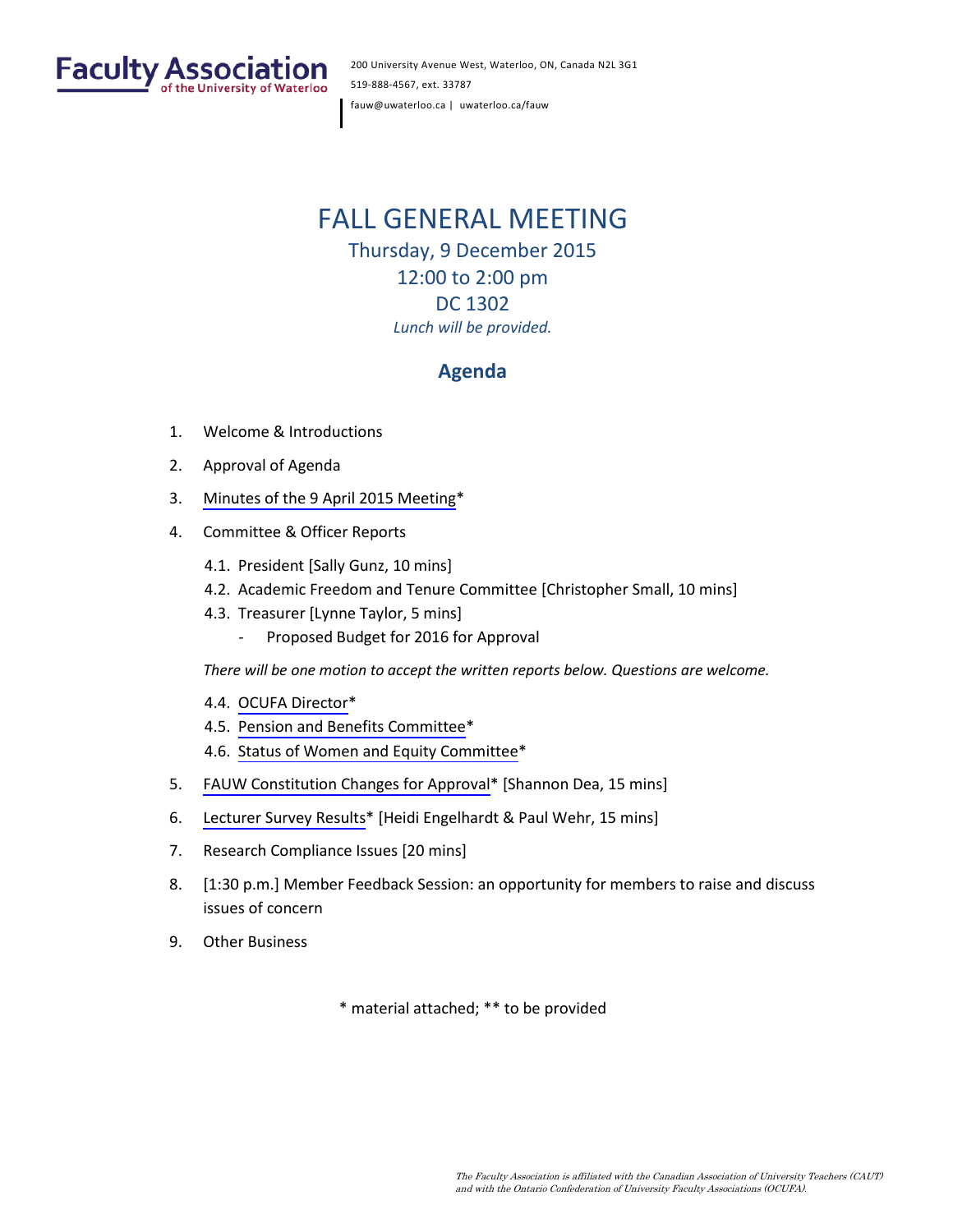# **FACULTY ASSOCIATION OF THE UNIVERSITY OF WATERLOO**

### **Minutes of the Spring General Meeting, Thursday, 9 April 2015, 11:30 am, DC 1302**

<span id="page-1-0"></span>Shannon Dea chaired the meeting and advised that a quorum was present.

### 1. **Welcome and Introductions**

### 2. **Approval of Agenda**

The agenda was approved as distributed. Kroeker and Gunz. Carried.

### 3. **Minutes of the 5 December 2014 Meeting**

The minutes were approved as distributed. Malone and Engelhardt. Carried.

### 4. **Committee & Officer Reports**

4.1. **President.** David Porreca commented on national, provincial and local issues. At the national level, he spoke about CAUT's assessment of Bill C51 and the impact of antiterrorism measures on academic freedom; and the zero tuition initiative coming out of the Cape Breton Faculty Association. At the provincial level he noted the resolution of student strikes at York University and the University of Toronto, and the recent issue of double salary collection by the president of Western University.

Porreca highlighted several issues within the University that FAUW is engaged with, including:

- the administration's policy review project: FAUW has been asked to provide committee representatives and/or input through the Faculty Relations Committee to: class A policies governing the appointment of senior administrators; Policy 11 - Risk Management (new); Policy 14 - Pregnancy and Parental Leaves; Policy 17 – Quotations and Tenders; Policy 33 – Ethical Behaviour; Policy 76 – Faculty Appointments; and a new travel planning and approval policy under development.
- the University's consideration of implementing fall break; a series of motions is being prepared for Senate in the new year;
- advocating for improved processes around severe weather closure, including timing of decisions, safety and accessibility;
- BrightStarts daycare project FAUW's financial contribution is still contingent upon the University providing a formal mechanism for how spaces will be held for University members;
- PAC renovation: students and the provost have committed funds to revitalize the PAC and have asked whether the staff and faculty associations would be willing to contribute; member feedback is appreciated;
- An agreement with the administration that faculty may now access the Centre for Career Action and an advisor is being hired for this portfolio; and
- FAUW has concerns about the collection, storage and transfer of medical information between Human Resources and various service providers; it is also advocating for centralized funding of costs associated with disability accommodations.

Within FAUW, Porreca indicated that a review and refresh of the constitution is underway, with major planned changes including ensuring representation for each Faculty, and extending the president's term of office to two years; and FAUW is in the process of hiring an Academic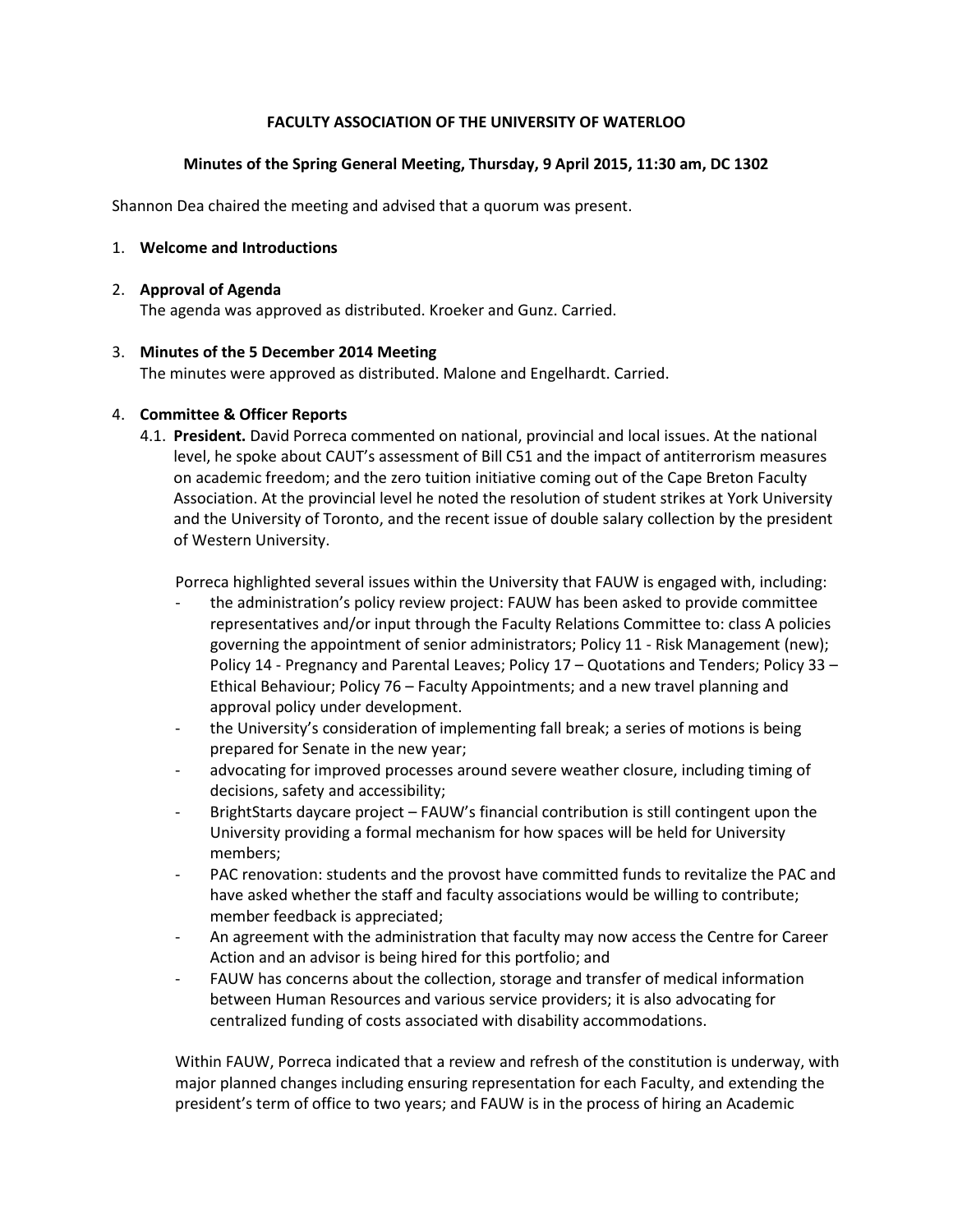Freedom & Tenure and Policy Officer replacing Carrie Hunting. He also described major initiatives to which FAUW could consider committing funds, including: support for athletics renovations; creating more social space on campus; and faculty access to health and counselling services. Members were asked to provide feedback vis-à-vis relative priorities.

In discussion, members commented on whether the Board of Governors at the University of Waterloo exercises sufficient oversight of executive compensation, and in particular whether internal governors are permitted to see this information.

Members heard a motion to accept the president's report. Tolson and Choh. Carried.

4.2. **Chief Negotiator.** Following the conclusion of salary negotiations, Lynne Taylor provided some external context for the agreement that was reached, noting that the University of Waterloo is different from unionized institutions in which salaries are negotiated in combination with other employment terms in their collective agreements. Many institutions reported that administrations were aggressive in attempting to claw back provisions around job security and governance, and a bifurcation was seen between those universities experiencing problems with their pension plans and those whose plans are in better condition (like the University of Waterloo).

Our settlement compounded average to base salary was 1.83% compared to a provincial average of 1.78%. Positive outcomes were also reached re: three year carry forward of professional expense allowances and agreement to set up a salary anomaly working group that develop a University wide process for identifying and addressing anomalies.

Members thanked Taylor for her time and effort on their behalf and heard a motion to accept the report. Choh and Malone. Carried.

4.3. **Treasurer.** Frank Zorzitto provided a brief review of the 2014 financial statements, noting that FAUW has approximately \$1M in assets, which will be reduced by the daycare payment to the University once an invoice is received. He also referred members to the proposed budget for the year ending December 31, 2015. Members heard the following motions:

Motion to approve the audited financial statements for the year ending 31 December 2014. Zorzitto and Gunz. Carried.

Motion to approve RLB LLP as FAUW auditors for the fiscal year ending 31 December 2015. Zorzitto and Taylor. Carried.

Motion to accept the proposed budget for the year ending 31 December 2015. Zorzitto and Choh. Carried.

Motion to accept the treasurer's report. Taylor and Choh. Carried.

4.4. **Elections Committee**. Porreca and Zorzitto reported that: Sally Gunz was acclaimed as FAUW president, eight nominations were received for six director positions, and 198 ballots were cast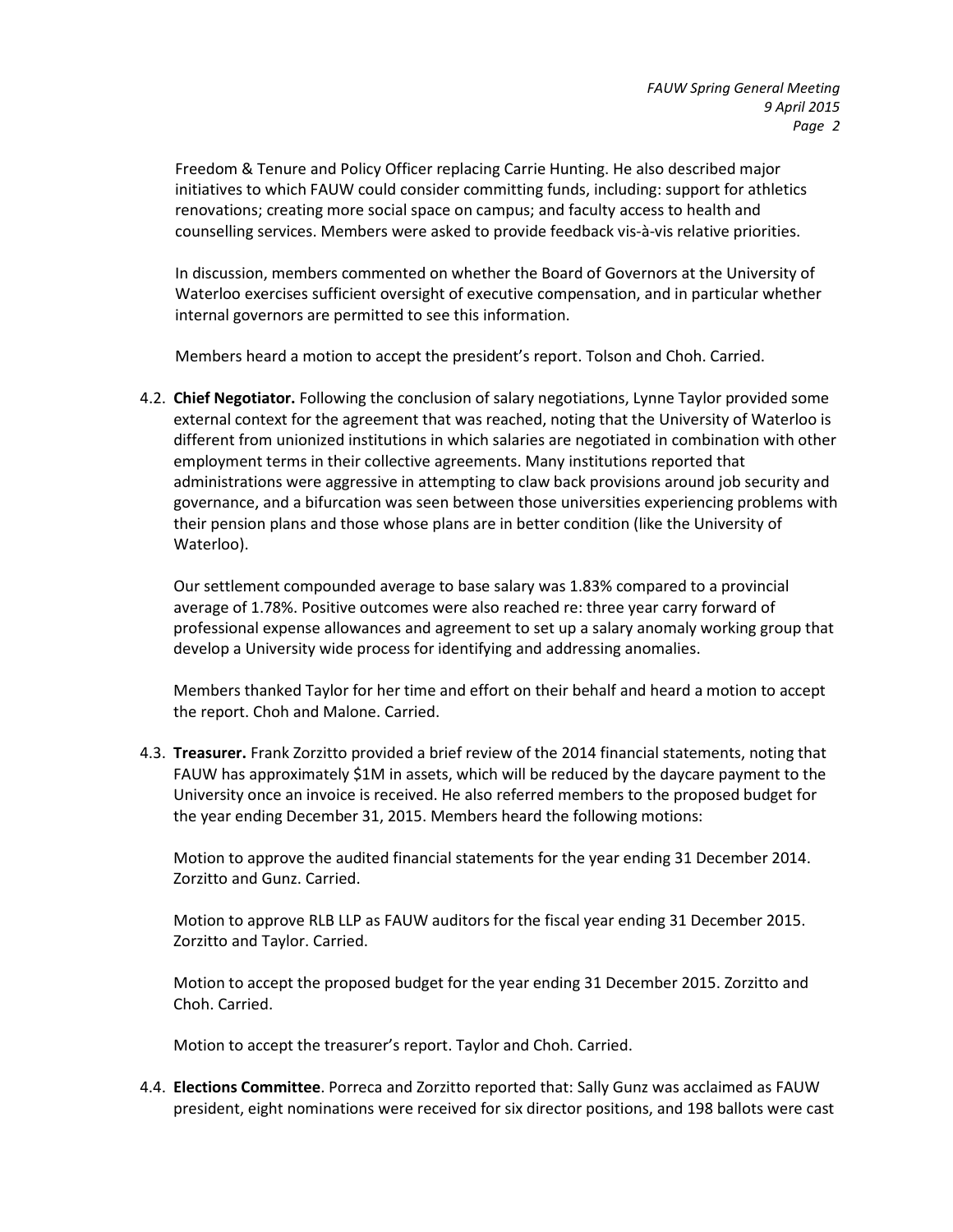in total. Directors elected to a two-year term starting July 1, 2015 were: Vivian Choh (optometry), Shannon Dea (philosophy), Heidi Engelhardt (biology), Elise Lepage (French studies), Bryan Tolson (civil and environmental engineering) and Paul Wehr (psychology). Members welcomed the new president and directors, and thanked outgoing directors Roydon Fraser, George Freeman and Frank Zorzitto for their service.

Members heard a motion to appoint general meeting chairs for the upcoming year as follows: fall 2015 Kate Lawson, spring 2015 Dan Brown. Porreca and Zorzitto. Carried.

Motion to accept the report of the Elections Committee. Choh and Malone. Carried.

### 4.5. **Academic Freedom and Tenure Committee**

### 4.6. **OCUFA Director**

### 4.7. **Pension & Benefits Committee Representative**

### 4.8. **Status of Women and Equity Committee**

Members heard a motion to accept the written reports of the Academic Freedom and Tenure Committee, OCUFA Director, Pension and Benefits Representative, and Status of Women and Equity Committee. Choh and Taylor.

In discussion, of the OCUFA director's report, members raised questions about impacts of the proposed activity based budgeting system on academic planning and were encouraged to bring their concerns to their Faculty deans and senators.

The motion carried.

### 5. **Course Evaluation Taskforce Preliminary Report**

Porreca presented the report in Mark Seasons' absence noting that the taskforce, of which he is a member, is seeking stakeholder feedback to its preliminary report, which it will finalize in December for presentation to Senate in January. Goals include having all teaching that is done on campus evaluated/able and moving to an online system.

He noted that FAUW wishes to ensure that faculty, especially pre-tenure, are not disadvantaged by the changes (for example, some institutions have reported declines in response rates when evaluations go online); and to acknowledge and address bias as much as possible, especially in terms of the uses to which course evaluations are put. One option being considered is that numerical results of evaluations may be made publically available, but anonymous written comments be for the instructor only, for formative purposes.

### 6. **Scheduling Survey Results**

Referring members to the FAUW blog, Bryan Tolson summarized results of the recent survey regarding timetabling principles put forward by the Provost's Advisory Committee on Timetabling (PACT). 70% of respondents felt that the principles met their needs, but many suggested additional concerns to be incorporated. 80% supported splitting the second principle in order to emphasize work-life balance. The survey results have been presented to PACT. After principles are finalized, the next step is to agree upon associated metrics.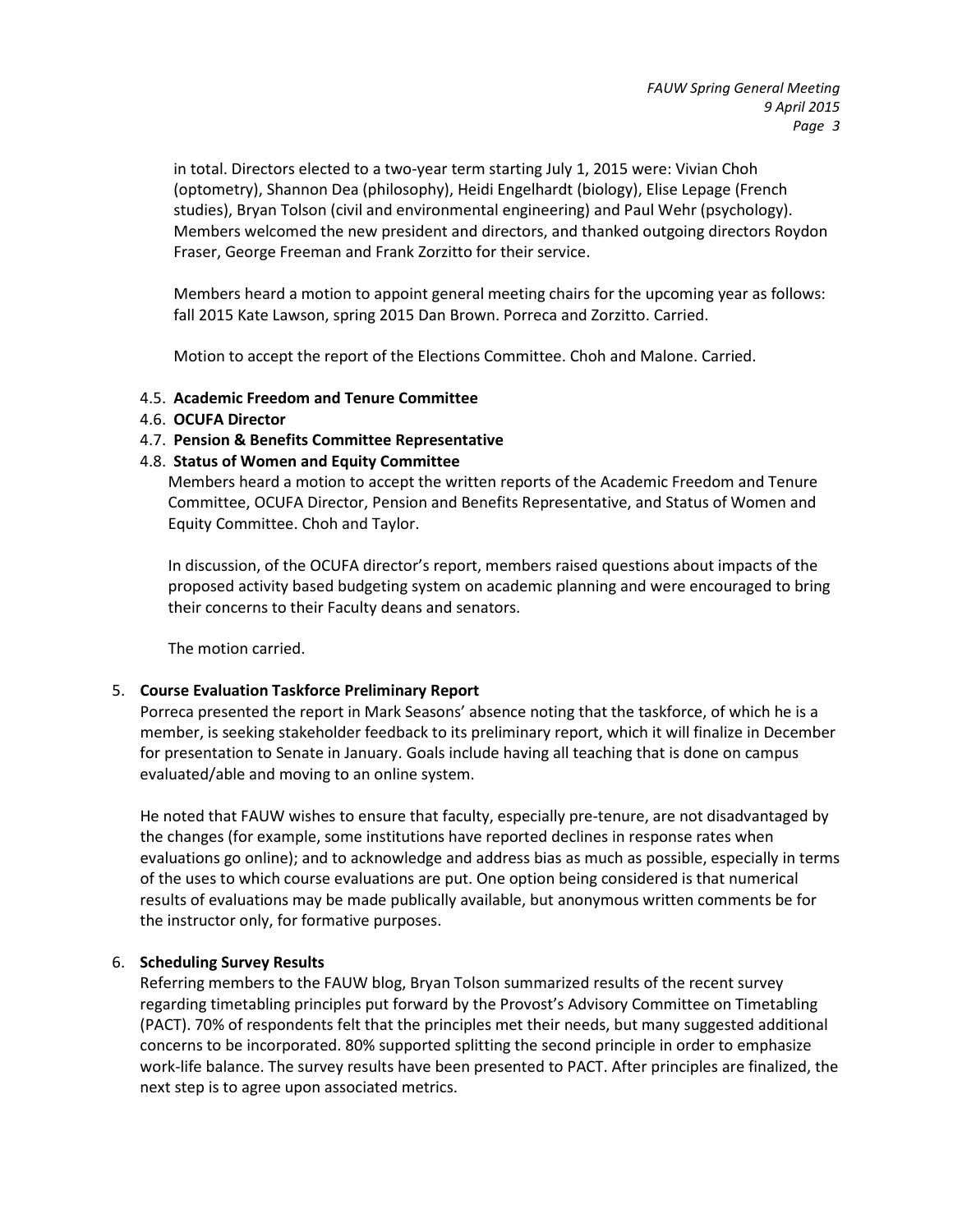### 7. **Member Feedback Session**

Discussion focused on:

**Saturday teaching.** Members heard that this may happen more often if a fall break is approved. FAUW believes this is not desirable and is pushing for greater commitment from the University re: academic supports that will be available when faculty are required to teach outside of regular business hours.

**Final Exam Scheduling.** Members would like to see exam schedules determined and communicated earlier, but heard that the Registrar's Office is swamped with implementing the scheduling system and has asked for more time.

**Course Evaluations.** Members discussed: potential for analytics using an online system; whether evaluations can be time stamped upon submission; concerns about use, particularly for faculty who teach required and/or challenging courses whose value may be best appreciated by students later on; desire to see faculty with survey expertise engaged in the process; and support for educating department chairs and others asked to use evaluation results.

### 8. **Other Business**

There was no other business.

### 9. **Adjournment**

A motion was made to adjourn. Engelhardt and Choh. Carried.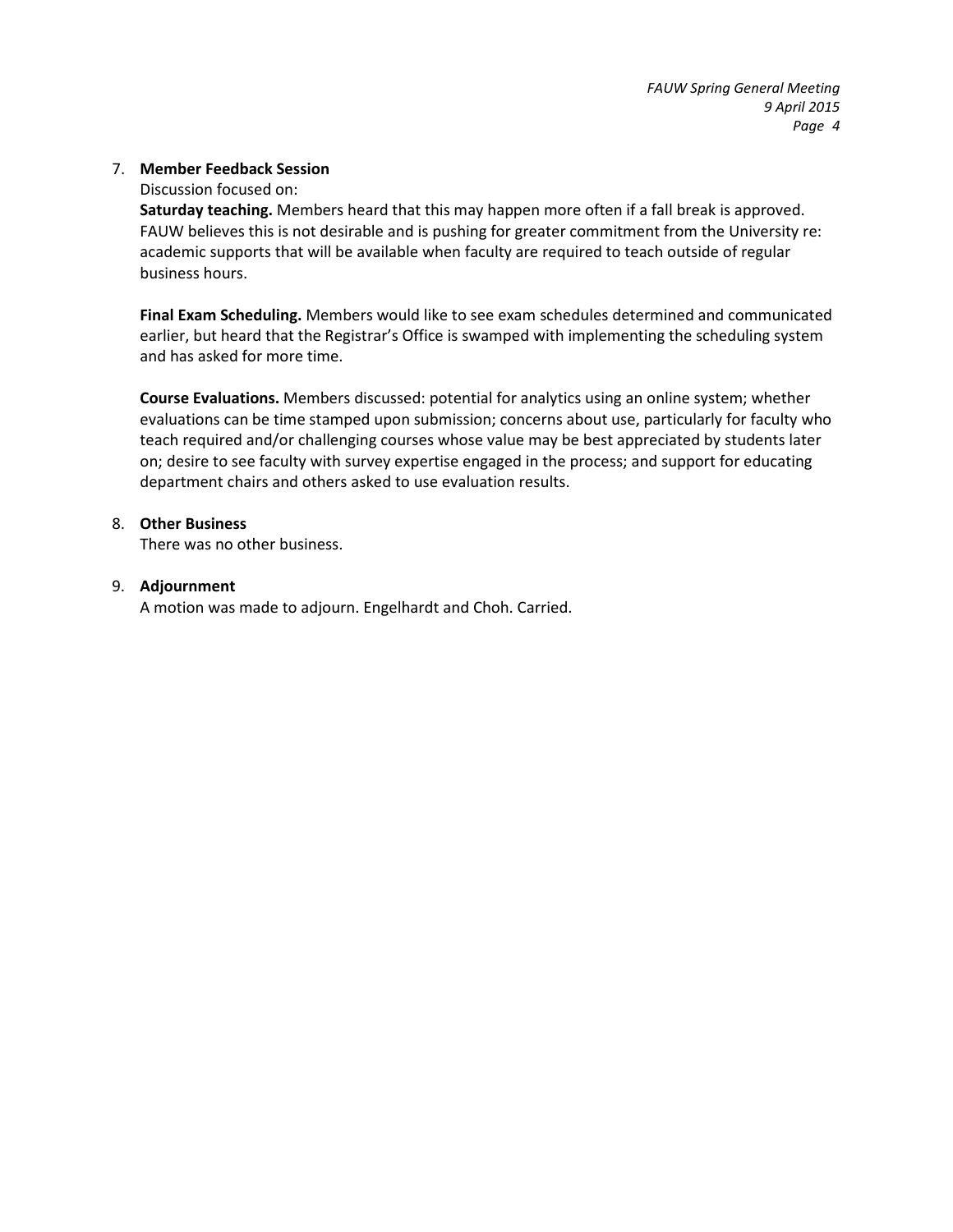# <span id="page-5-0"></span>**OCUFA Director's Report to the FAUW Fall General Meeting - submitted 30 November 2015**

David Porreca

The OCUFA Directors approved 3 main priorities for the organization for 2015-16:

# **I - Pensions**

**Long-term goal**: Design, build and transition interested faculty associations to a newly created Ontario university multi-employer jointly sponsored pension plan (JSPP) that addresses a number of existing pension concerns, including the lack of retirement options for contract faculty members, portability, governance issues and cost pressures.

# **Goals for 2015-16**:

- Complete the design framework for an Ontario university multi-employer JSPP, with enough detail to allow faculty associations to make a decision about whether or not to participate in the build phase of the plan.
- Inform OCUFA member associations about the design of the Ontario university multi-employer JSPP and the process to transition into the plan.
- Act as a strong advocate for interested OCUFA member associations to participate in the build phase of the plan.
- Continue to support those faculty associations that do not participate in building the new plan, that want to join the other JSPPs, or that want to maintain their existing arrangements.

# **NOTES**:

a) OCUFA is working on non-unionized Faculty Associations to be treated as unions in terms of being able to express a collective view on joining or not joining a JSPP.

b) Currently interested institutions/associations: Queen's, Guelph, Laurentian, Trent, King's, WLU, Nipissing, McMaster.

# **II - Faculty complement and contract faculty**

**Long-term goals:**

- Ensure that every academic job is a good job (a scholar in every classroom, good terms and conditions of employment, reasonable workload, job security).
- Increase job security for contract faculty and address workload concerns for tenure-track faculty members.

# **Goals for 2015-16:**

- Continue to identify and articulate our member' shared interests in order to build solidarity and power to improve academic jobs.
- Develop concrete strategies to address the erosion of faculty complement and improve conditions for the growing proportion of contract faculty, with a view to bringing student-faculty rations in line with the national average.
- Develop a common data request for bargaining and undertake advocacy to gain access to more comprehensive data through other available channels.

# **Projects:**

- Contract faculty committee
- Contract faculty data (including common data request)
- We Teach Ontario update
- Contract faculty member mobilization
- Workplace stress survey
- Changing workplaces review/\$15 and fairness campaign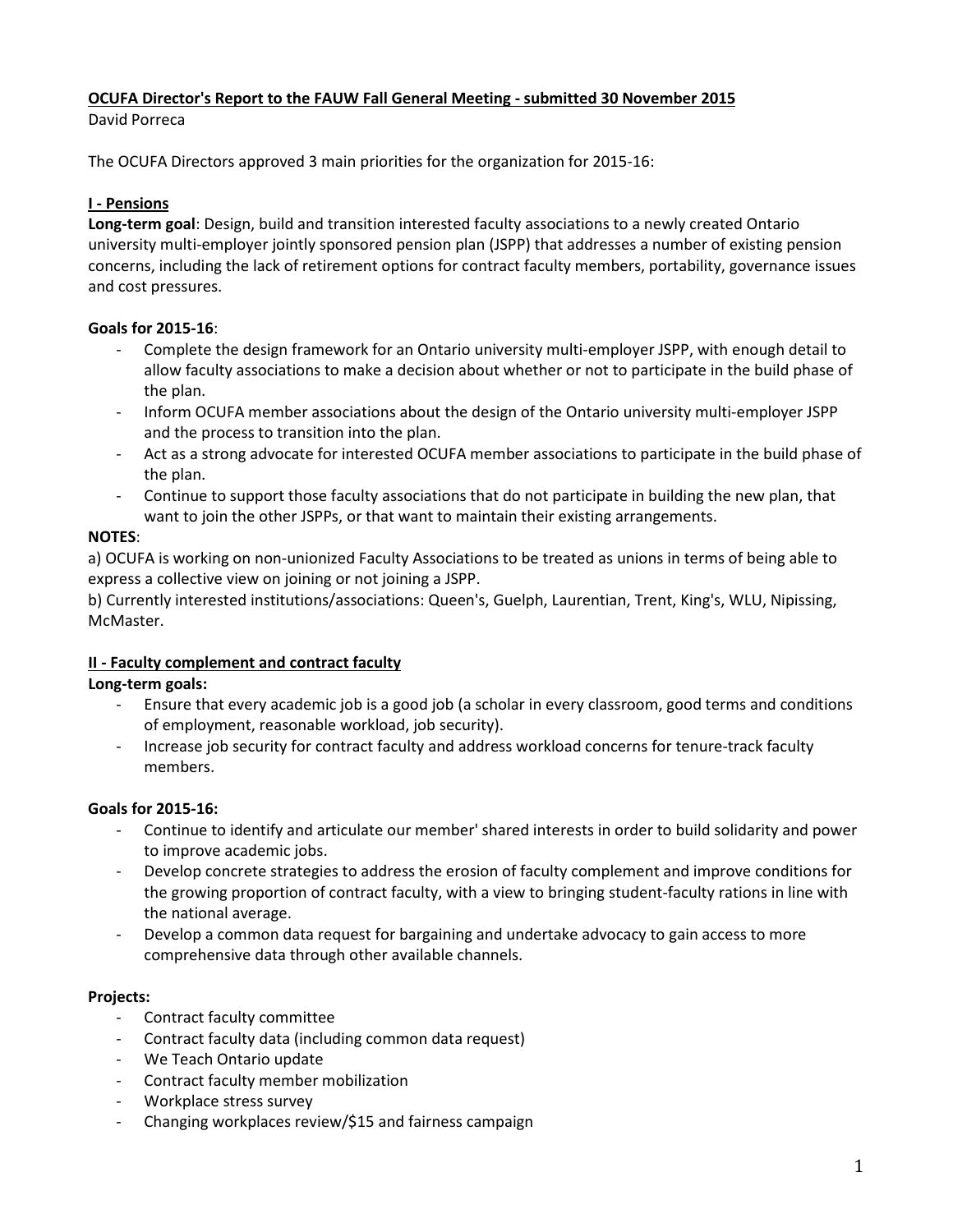# **III - University funding and governance**

# **Long-term goals**:

- Preserve government funding for universities at a level that will support high-quality, accessible higher education
- Revive university board and senate governance to ensure it is vibrant, functional, and reflects the needs of the university and community.

# **Goals for 2015-16**:

- Engage as an active participant in the provincial government's review of the funding model to ensure that faculty goals and concerns are raised and heard.
- Develop strategies and sources for member associations to support collegial governance and make boards more representative and attentive to the needs of the university and community.

# **Projects**:

- University finance committee
- University finance workshop and webinar
- Annual report on university finances
- Provincial government university funding review (OCUFA engagement and responses)
- University data system
- Governance member survey
- Environmental scan of existing governance practices
- Articulation of governance vision/goals (based on survey)
- Governance best practices handbook

# **A few highlights from the OCUFA meeting:**

1) Directors heard about OCUFA's submission to the University Funding Model Consultation, as well as to the Changing Workplaces Review. The first focused on incremental improvements, while the latter focused on the precariousness of contract academic staff.

2) News from colleagues at McMaster:

a) They reported on achieving a payout to female faculty to make up for the pay gap. They noted it was a long process, unlike the impression given in media. Some tips for other associations: do the analysis yourself, write a good report, and develop a public relations strategy. --> It may be worth connecting with colleagues at Mac to get a fuller version of the story. How was their equity initiative started? Did it have buy-in from the get-go like UW's latest iteration? (Note: I'm not saying that historically there has been serious buy-in on this issue...). b) The New Budget Model at McMaster continues to generate discussion. Intended to be a more transparent model of revenues and costs across all units, its effects have been that certain academic faculties (Engineering, Business) are winners while others (Humanities, Science) are losers. The formula for the NBM has already been tweaked but nonetheless it is clear that future faculty hiring will take place in the faculties that are deemed fiscally sound while in those that are not contraction will occur. The possible implications of such changes are considerable.

# 3) News from colleagues at Queen's:

a) On the merit side, they convinced the administration to assess merit biennially instead of annually.

b) Program prioritization decisions properly belonging to Senate are now driven solely by cost concerns under the new activity-based budget model.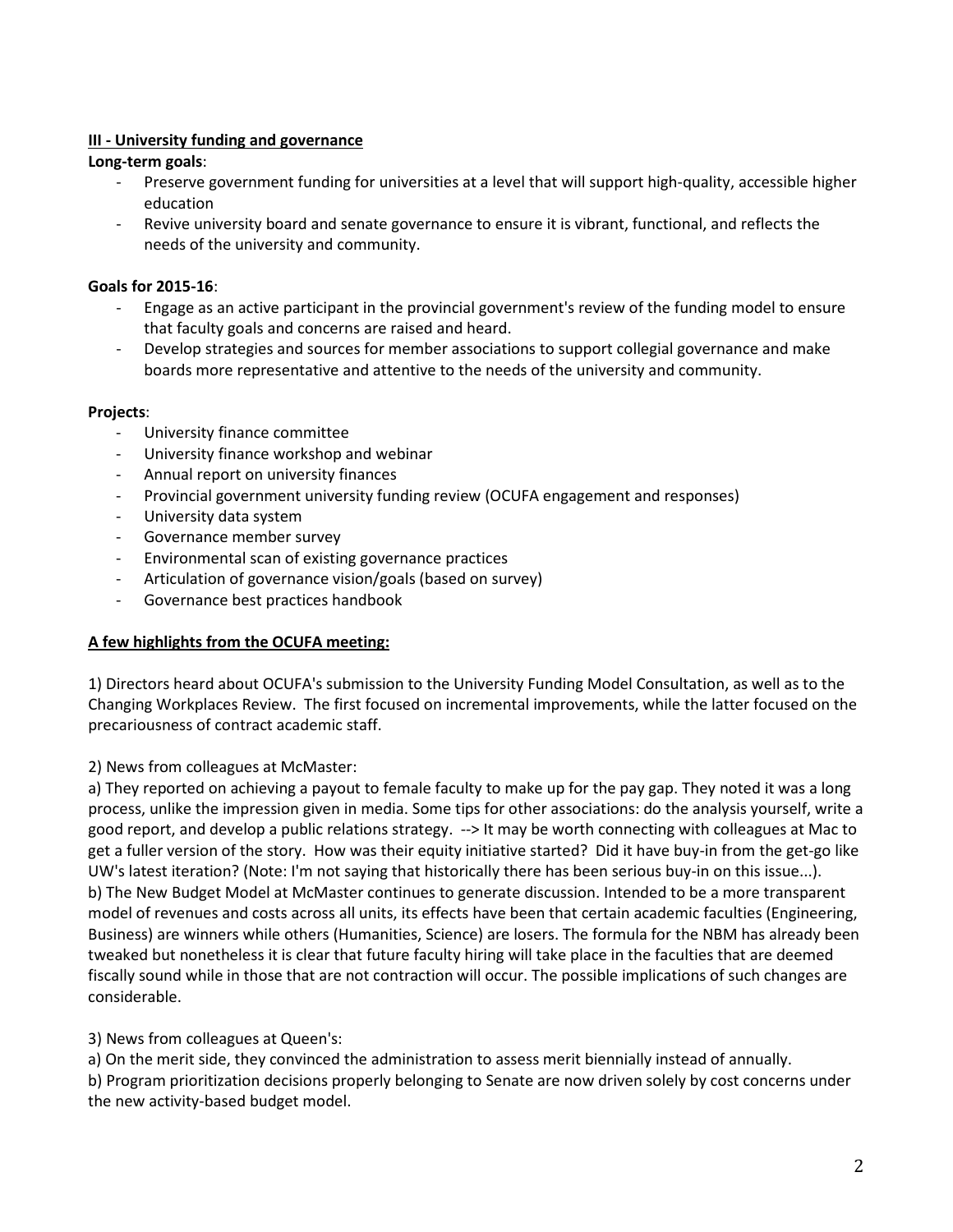4) Ontario Ombudsman will not get involved in collective agreement matters. All other adjudication processes will be pursued before the ombudsman will investigate anything. Main objective: To make sure due process is applied in all cases.

5) Directors heard presentations by colleagues from Brock regarding their program prioritization process, and from UWO on the executive double-compensation scandal.

# **Additional Notes**

1- OCUFA recently held its annual **workshop on understanding university finances**. This year's theme was focused around addressing key problems in test-case universities using real, publicly available up-to-date data. Working-group sessions moved from problem identification, to the development of a communications strategy to generate membership support to address the problem.

2- FAUW members can anticipate the visit of OCUFA President Judy Bates and its Executive Director, Mark Rosenfeld, at our Winter General Meeting in April 2016.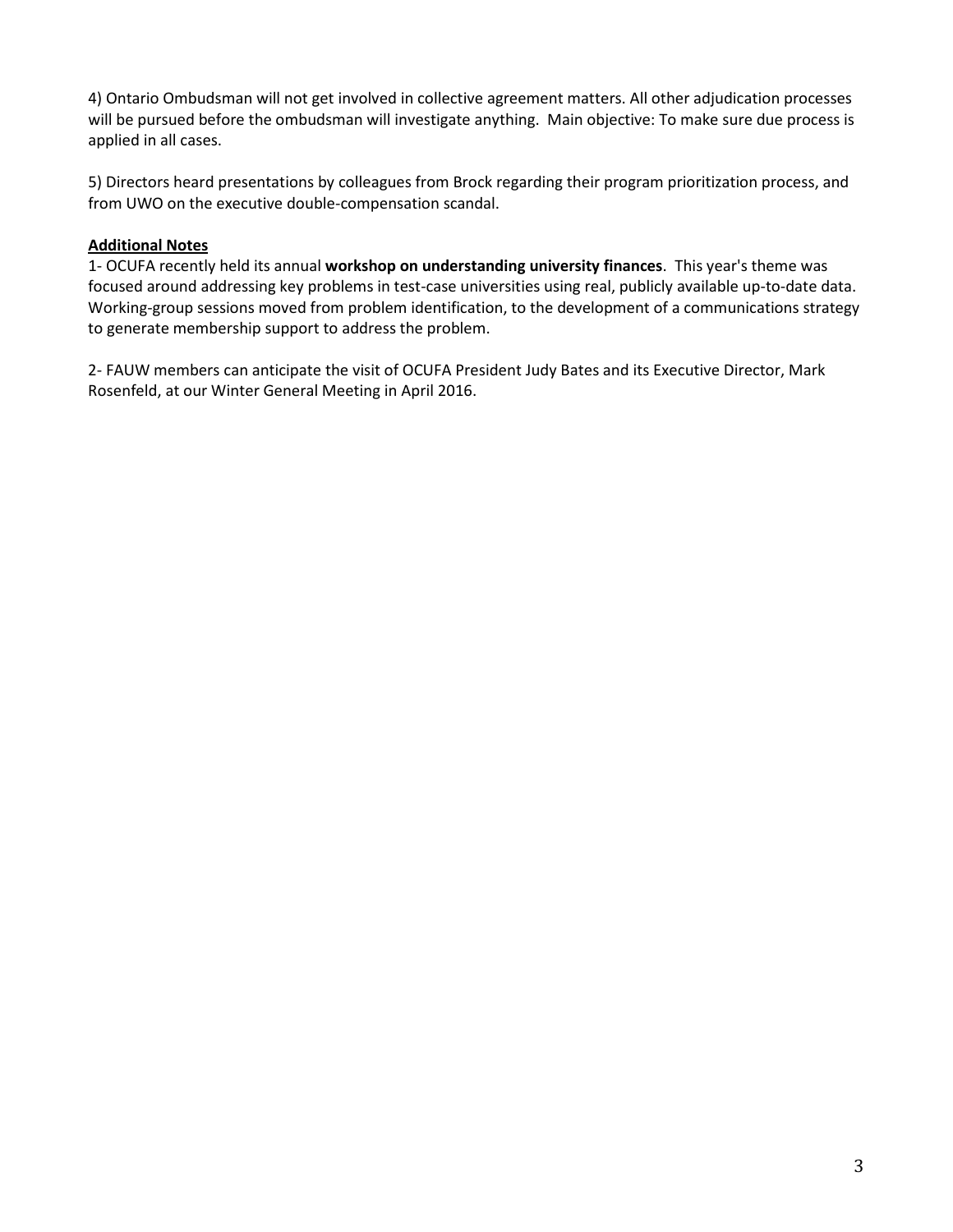# <span id="page-8-0"></span>**Report on Pensions and Benefits**

*Lori Curtis 9 December 2015*

There are three faculty representatives on the University Pension and Benefits (P&B) Committee, which is a standing committee of the Board of Governors: Lori Curtis, Mary Hardy and Peter Forsyth.

This report covers activities of the University P&B Committee since April 2015. Agendas and minutes of the committee are available at

https://uwaterloo.ca/secretariat/committees‐and‐councils/pension‐benefits‐committee‐ agenda‐and‐minutes

# **1. State of the Pension Plan**

- There have been no updates on the state of the plan since last report. Valuation results are presented at the beginning of each year when data are available. As of December 31, 2014, the Registered Pension Plan had a market value of just under \$1.32 billion.
- **•** Based on the preliminary actuarial assumptions, the Registered Pension Plan has a going concern deficit of \$98 million down \$149.5 million last year. On a going concern basis the plan is funded at about 93%. The solvency ratio (no indexing) is 0.87 and the wind up (full indexing) is 0.58. The Payroll Pension Plan is fully funded.
- The University continues to contribute \$1.63 for each dollar contributed by the members (members contribute approximately 7.35% of earnings and the university contributes 11.99%. The plan is basically jointly sponsored (50/50) with members contributing \$27.3 million and the university contributing \$28.5 million in current costs. The university is paying another \$15 million in special payments to amortize unfunded liability and 1.1 million in payments to fund some of the unfunded liability.
- The government modified solvency funding relief for plans entering into Stage 2 as of 31 December 2014. The University must decide whether to enter into Stage 2 and which option to adopt; under the current situation, the University's special payments would increase by \$10 million (from  $\sim$ \$15 million) in the year following the next filing (1 January 2018); the modified provisions would give the University more flexibility.

# **2. Benefits Rates**

Indexation of health and dental plan maxima will be increased as of January 1, 2016 to adjust for inflation.

### **3. Benefits Review**

The Employee Assistance Plan is being reviewed and members from administration and community groups, including members of the pensions and benefits committee and FAUW, are involved in the discussions.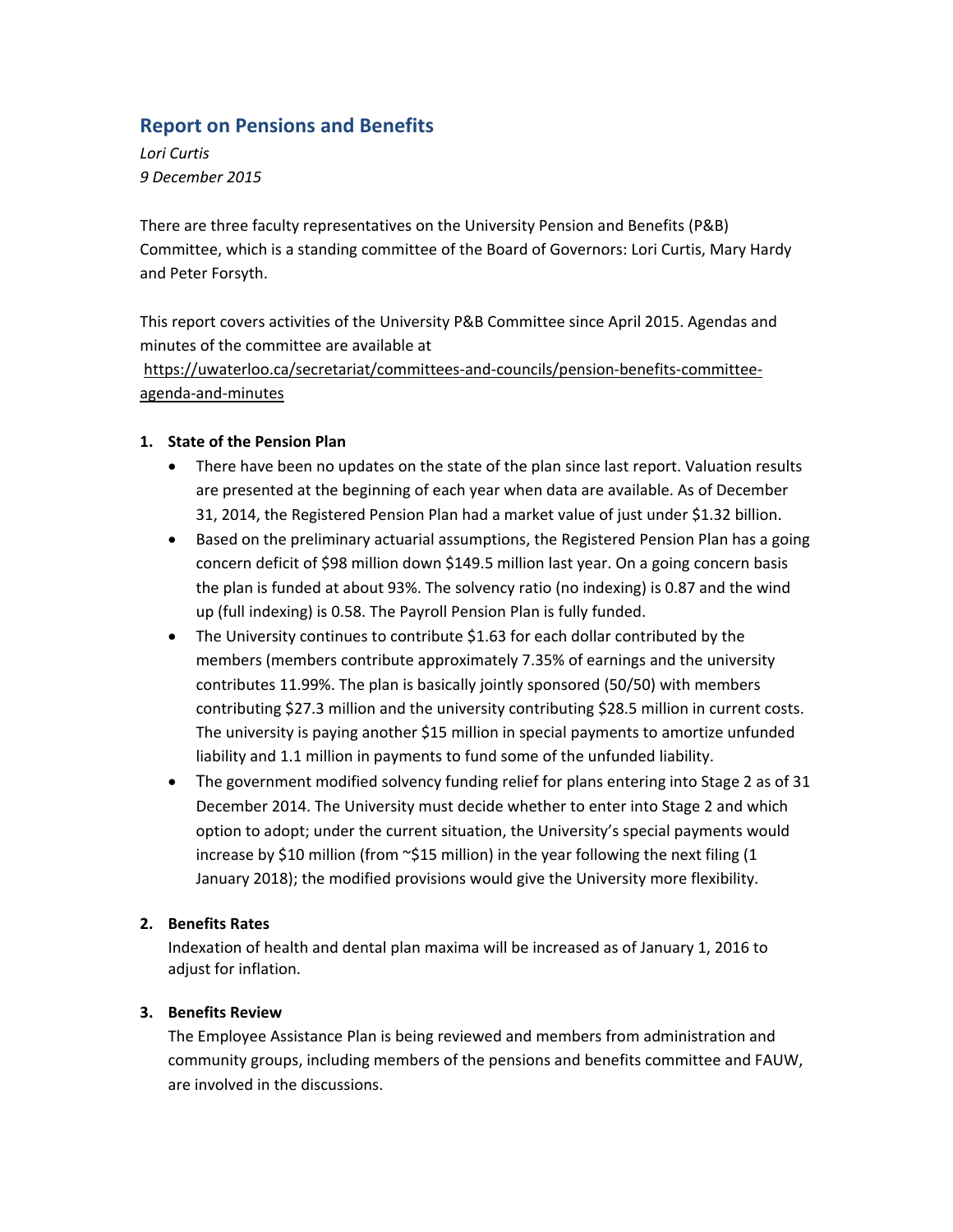# **Status of Women and Equity Committee (SWEC) Report Faculty Association University of Waterloo (FAUW) AGM December 9, 2015**

<span id="page-9-0"></span>The [Status of Women & Equity Committee](https://uwaterloo.ca/faculty-association/status-women-equity-committee) serves the UW community on matters related to the status of women and on broader equity issues, for example, issues related to ethnicity, race, sexual orientation, disability, religion, age, and gender identity.

SWEC's activities include:

- Maintaining a watching brief for FAUW on issues related to equity.
- Developing and promoting policy positions related to equity issues.
- Promoting a culture of equity through education and advocacy (organizing events and workshops)
- Consulting with FAUW and with other UW groups, upon request, on cases or situations that involve equity issues.

Over the last several years, SWEC has made considerable headway in becoming a recognizable and respected voice for equity on campus. We are increasing our ability to make positive change at Waterloo by expanding our outreach and developing networks of equity seeking individuals and groups in the U.W. and broader community.

# **Current SWEC Initiatives**

# *1. Accessibility Audit*

\*In looking for a space for a SWEC event, we realized how inaccessible campus is.

\*An accessibility audit will help UW determine what changes are needed, and an action plan to improve accessibility across campus. (Queen's University is a recent example of a successful accessibility audit) \*The Associate Provost, Human Resources showed interest in an audit and is open to consulting with SWEC.

*2. Improve Accessibility of East Campus (problematic due to construction – many buildings/paths inaccessible.)* \*We brought this issue to the attention of UW's VP Admin & Finance

\*They plan to review the current practices on materials placement and also double check that work on access ramps is compliant with AODA.

\*Discussions are currently underway between PlantOps & AccessAbility Services to determine the best way to communicate access plans for construction projects.

\*Some issues that have arisen due to the LRT revising its schedule (UW has little input here).

*3. Initiatives Related to Non-closure During Severe Weather*

- A→ Met with VP Admin & Finance –he is receptive to improvements in UW Severe weather documentation. \*Grounds team working on simple site map to show which paths are cleared on a priority basis. This map would be made available, on-line.
	- \*VP Admin & Finance also asked interim Chief Information Officer and his team to update the campus map to include the tunnels to help navigate internally during the winter. They have begun this project: [https://uwaterloo.ca/map/?basemap=D#map=17/43.4686/-80.5403](https://connect.uwaterloo.ca/owa/redir.aspx?SURL=sj6wAEGKUoJrp4CWLuXCiaGtDoWdcLMoR8ZSmFYXzQ6Ri5Qjfv_SCGgAdAB0AHAAcwA6AC8ALwB1AHcAYQB0AGUAcgBsAG8AbwAuAGMAYQAvAG0AYQBwAC8APwBiAGEAcwBlAG0AYQBwAD0ARAAjAG0AYQBwAD0AMQA3AC8ANAAzAC4ANAA2ADgANgAvAC0AOAAwAC4ANQA0ADAAMwA.&URL=https%3A%2F%2Fuwaterloo.ca%2Fmap%2F%3Fbasemap%3DD%23map%3D17%2F43.4686%2F-80.5403)

 They plan to add a filter on the left pane to allow the users to mark the tunnels with pins. The map contains a link for feedback.

- B→ Meeting with Marketing and Strategic Communications to discuss ways in which we can:
	- \*Frame the issue better (e.g. not place onus on faculty for safety).
	- \*Direct faculty and students to the appropriate policies and/or provide a policy consistent way to handle severe weather related accommodations.
	- \*One point that might arise from this meeting is a clear need for formal policy on accommodations resulting from severe weather.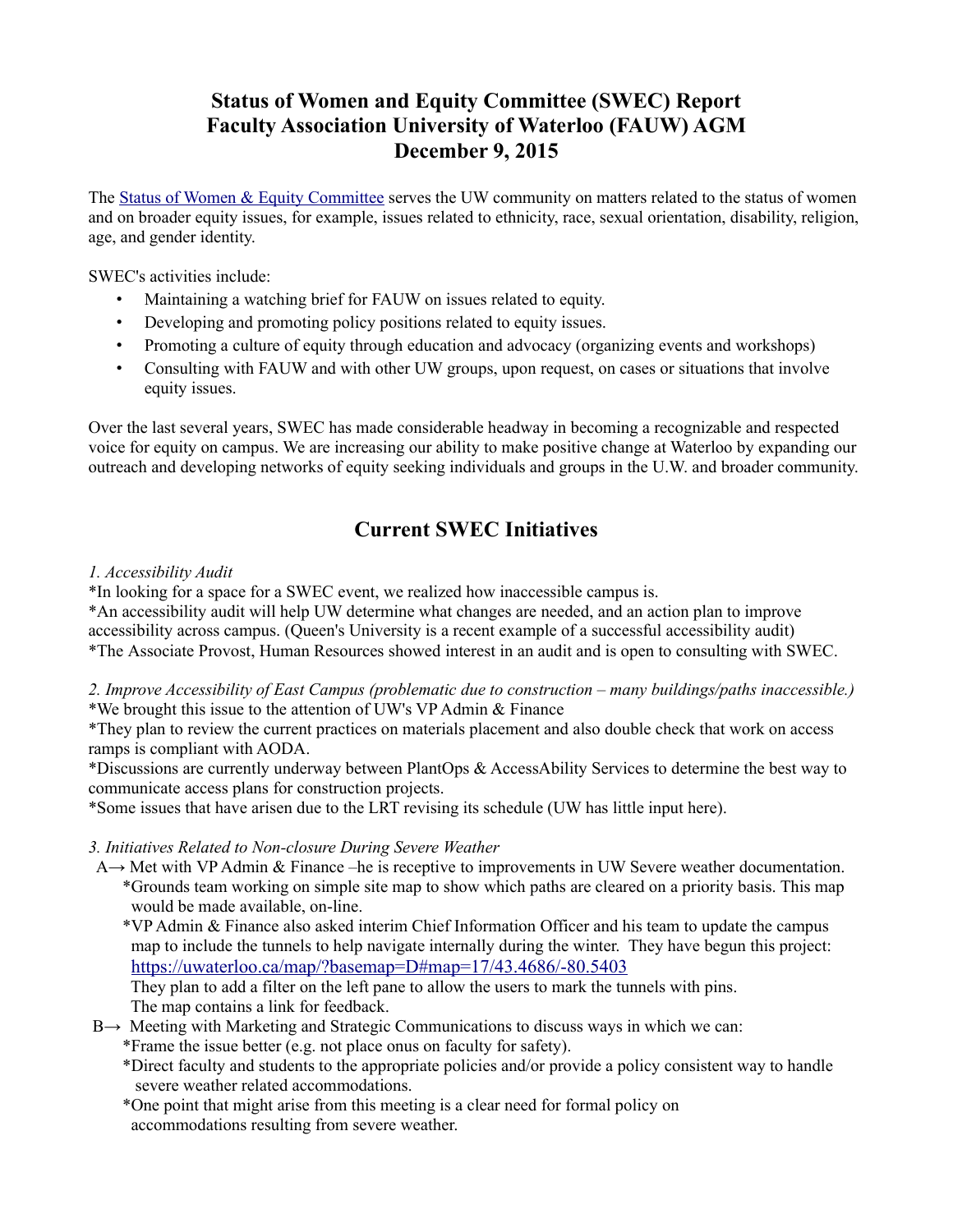# *4. Central Funding Model for Accommodations*

\*SWEC drafted a proposal that UW should consider a central funding model, wherein employees may request accommodation without fear of discrimination and in an environment that protects their privacy and anonymity. \*A central accommodation fund would also reduce the burden on individual units, reduce ad hoc decision making, and improve equity.

\*We achieved a measure of support from Administration in June.

\*The Associate Provost, Human Resources is exploring this idea.

## *5. SWEC has asked for additional representation on the Provost Advisory Committee on Equity (PACE)* \*Currently, SWEC has no official seat on PACE.

\*FAUW has put forward a SWEC member as their representative in the interim.

# *6. Data collection Initiatives*

\*SWEC is interested in collecting data on hiring and retention, to determine how we can improve recruitment and retention of women.

\*We are consulting with other groups on campus to determine the best avenue to approach a survey.

# **Consultations**

# *1. White Paper on Bibliometrics*

\*After the Bibliometrics Working Group consultations, SWEC sent an email detailing concerns of gender bias in bibliometrics.

\*The working group has taken these suggestions in hand and will be consulting on that section in a future draft.

\*They seem to be very open to suggestions from all faculty.

# *2. Ontario Government has established a committee develop a strategy to close the gender pay gap*

\*The committee has been holding town hall meetings and consulting with stakeholders.

\*SWEC & FAUW members, including those on the Salary Anomalies Review committee, attended consultation on campus, providing feedback to the committee (attending the meeting was a broad group: the Pay Equity Commission, Ministry of Labour, and UW staff, faculty, student and administration).

\*Anyone can submit suggestions (they are particularly looking for policy recommendations)

\*OCUFA aims to provide a coordinated response, and has asked for contributions from each campus.

\*SWEC members are working with FAUW to craft a UW contribution to this piece.

# *3. Hiring Committee for new Accessibility Manager*

\*We have a SWEC member serving in an advisory group for the hiring committee of the Accessibility Manager position.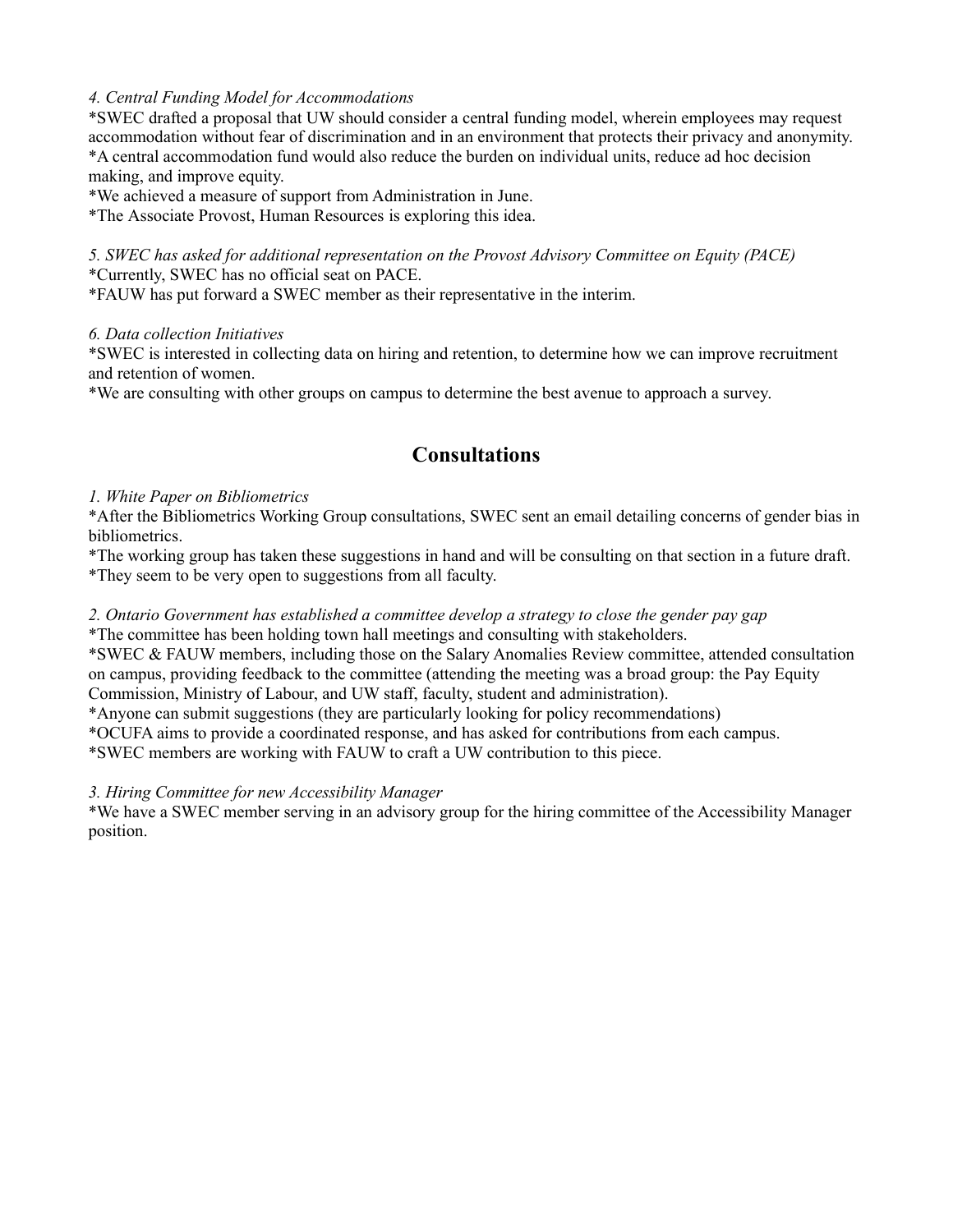# **SWEC Events**

# **SWEC's Annual Equity and Inclusivity Award Reception (March, 2016)**

This award recognizes a member, group, or affiliate of the University of Waterloo community whose actions have demonstrated an exemplary commitment to improving equity, inclusivity, and/or diversity at the University of Waterloo. Please consider submitting a nomination!!

<https://uwaterloo.ca/faculty-association/status-women-equity-committee/swec-events/equity-inclusivity-award>

Nominations are due Jan 30.

# **On-Going SWEC Sponsored Events**

## *W3 – Waterloo Women's Wednesdays (ongoing)*

This series is an informal monthly mingling followed by programming by, and for, woman-identified grad students, post-docs, staff and faculty.

Organized by Shannon Dea (Women's Studies) with FAUW, GSA, UWSA, Post-Doc office & Watport

# *Gender and Equity Scholarship Series (ongoing)*

This series highlights and promotes gender and equity research currently being conducted at the University of Waterloo. The series also provides and promotes networking opportunities for students, staff and faculty. Organized by Diana Parry (Special Advisor to the President – Women's and Gender Issues).

If you have suggestions for speakers, or would like to be on the list-serve for gender and equity related events, *please contact me.*

# **Past Events (Organized or Supported by SWEC)**

*Eli Clare – "A Dialogue on Cure." (October, 2015)* Prominent writer, speaker and activist, Eli Clare challenges the medical model of disability, with its focus on "cure" and the drive to "repair" people deemed broken. Organized by SWEC with support from UWSA, SMF & SJU, Dean of Arts Office, Equity Office

*Mike Domitrz "Can I Kiss You." (October, 2015)*

Domirtz is one of the leading experts on healthy dating, consent, bystander intervention and sexual assault awareness.

Organized by Equity Office.

*E. Patrick Johnson "The Beekeeper: Performing Black Southern Women who Love Women." (October, 2015)*  Dr. Johnson has has published widely in the area of race, gender, sexuality and performance. Organized by Drama & Speech Communication.

*Special Screening of Polytechnique at the Original Princess* (December, 2015) A film about the killings that took place at Montreal's Ecole Polytechnique more than 25 years ago. This was part of UW 16 Days of Activism Against Gender-Based Violence. Organized by Women's Studies.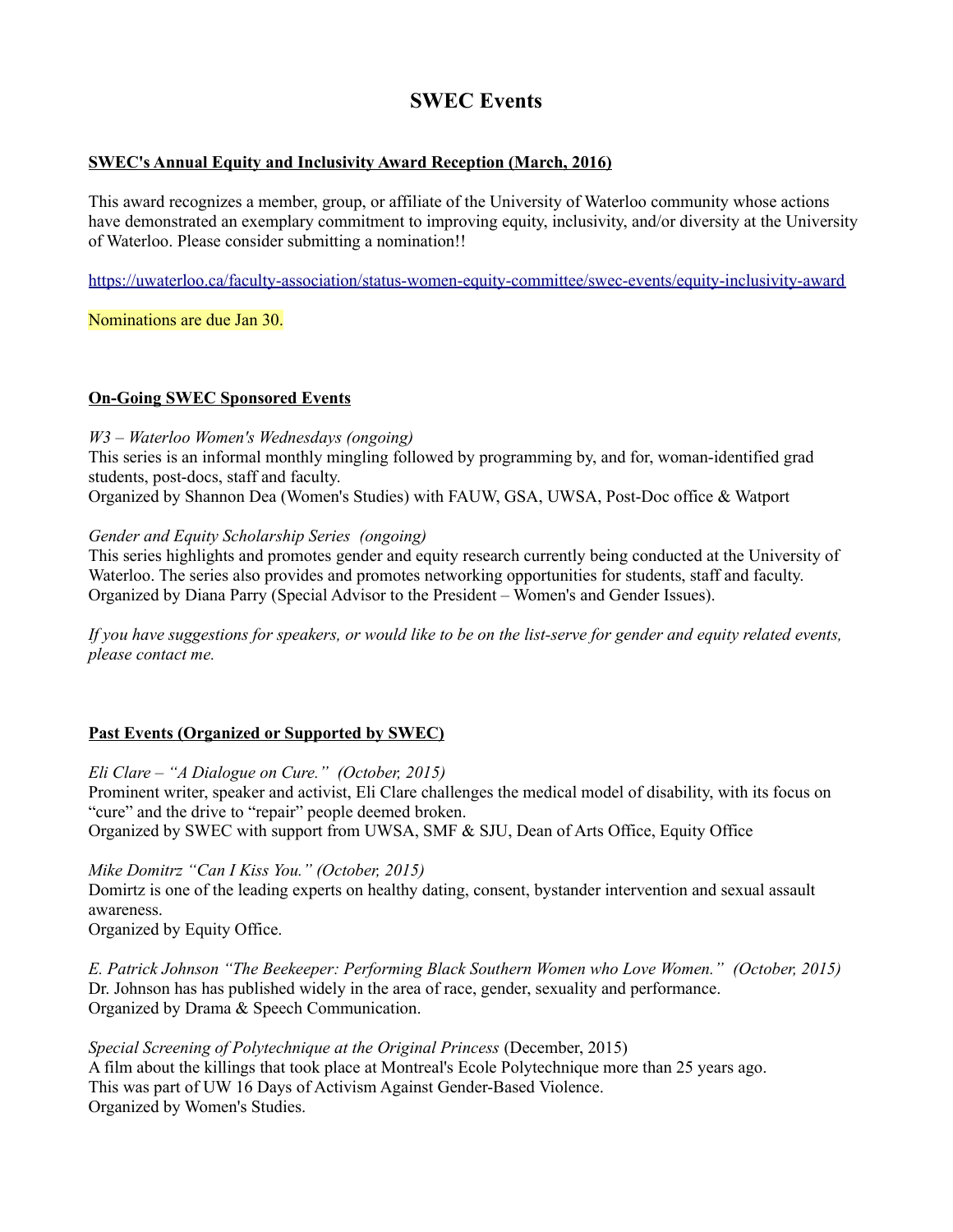# **FAUW Constitution Revisions Fall General Meeting, 9 December 2015**

<span id="page-12-0"></span>As discussed at the 2015 Spring General Meeting, FAUW wishes to update its Constitution, which was last reviewed by the membership in 2011. Changes to the Constitution require a 2/3 majority vote of the membership.

Housekeeping changes and clarifications have been included throughout the document. Highlights of the most significant proposed changes are:

- **s.6 Board of Directors**: the Board complement is increased to 13 voting directors (including the president and past president).
- **s.7 Elections**: In order to better represent the diversity of faculty appointments and the importance of having viewpoints and experiences from all Faculties at the FAUW table, the Board composition is changed from eight directors at large to:
	- o one director elected by and from the members of each of the six Faculties
	- o one member elected by and from the members holding the rank of Lecturer
	- o four members elected by and from the membership at large
- The president will be elected in the fall (in advance of the other Board members who are elected in the winter term). This will allow departments more time to plan around the associated course reductions and enable a longer transition and shadowing process.
- The president's term is extended to two years, consistent with other Board members and recognizing the large learning curve involved in holding this position.
- **s.15. Voting of Members**: Updated to reflect the shift to electronic rather than paper balloting.
- **s.16. Fiscal Year**: FAUW's fiscal year end will be moved from December 31 to April 30 in order to coincide with the fiscal year end of the University and with the cycle of FAUW activities, which generally coincides with the academic year rather than the calendar year.
- **s.19 Committees**: Committees have been amended to reflect current active standing committees. An Executive Committee is added and the Political Relations Committee, which has been inactive for many years, has been removed. Reference to editor of the FAUW newsletter has also been removed, as the newsletter has been replaced by a blog and regular president's updates to the membership.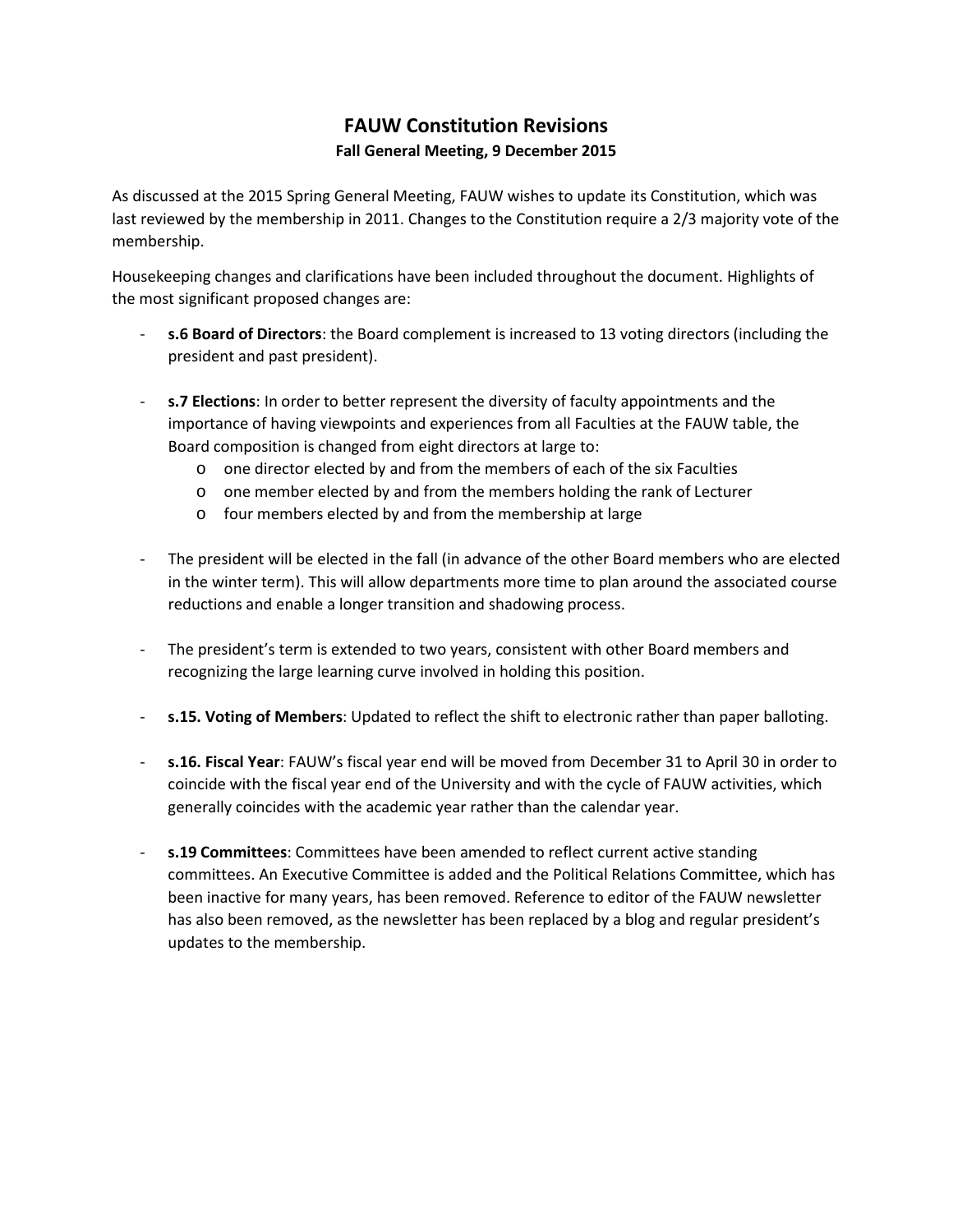# **Faculty Association of the University of Waterloo Constitution**

## **1. NAME**

The name of the association shall be the Faculty Association of the University of Waterloo (FAUW).

# **2. OBJECTIVES**

To represent all University of Waterloo employees who are recognized by the University as represented by FAUW in the Memorandum of Agreement (Article 2.1.1) and all others who are admitted as members of FAUW as per section 4 of this Constitution the academic staff of the university, including but not limited to professors, lecturers, professional librarians and researchers, in the processes determining the terms and conditions of employment.

To promote fairness for and equitable treatment of the individuals it represents by negotiating and defending sound policies, practices and procedures.

To defend and promote academic freedom and tenure within the university.

To promote a climate of freedom and collegiality, and in other ways to promote the welfare of the university as a community of scholars.

To promote an environment that supports quality teaching and research.

To promote a diverse and inclusive university where the advancement of human rights is a priority.

To deal with all other matters considered to be in the interests of the Association and its members.

### **3. AFFILIATION**

FAUW shall be affiliated with the following:

- a. the Ontario Confederation of University Faculty Associations (OCUFA);
- b. the Canadian Association of University Teachers (CAUT).

### **4. MEMBERSHIP**

- a. Membership shall be open to all University of Waterloo faculty employees who are officially represented by FAUW (Memorandum of Agreement Article  $2.1.1$ ); for these all employees represented by FAUWfaculty members, monthly FAUW payroll deductions are a condition of employment (Article 2.5 for UW faculty). Membership shall become effective upon completion of a membership form. Monthly FAUW payroll deductions are a condition of employment for employees officially represented by FAUW, regardless of membership (Memorandum of Agreement Article 2.5).
- b. Membership shall also be open to non‐regular (including research) faculty members and professional librarians at the University of Waterloo and to faculty members at FUAC the affiliated university colleges<sup>†</sup> institutions, and shall become effective upon completion of a membership form authorizing monthly FAUW payroll deductions.

*†FUAC tThe affiliated university colleges are refers to the Federated University (St. Jerome's) and Affiliated University Colleges (Conrad Grebel, Renison, and St. Paul's).*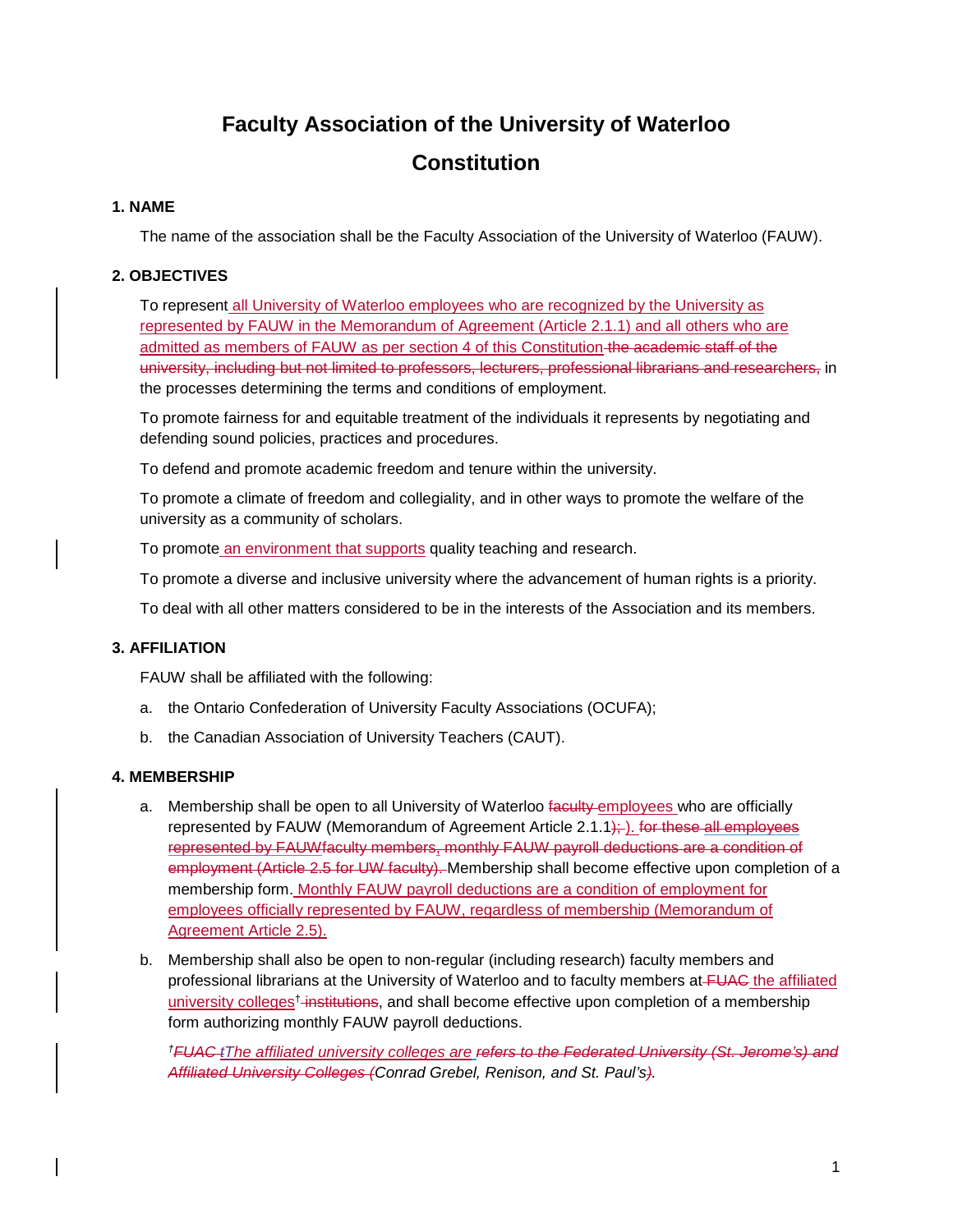- c. Members shall be required eligible to vote at general meetings and on other matters put before them by the Board of Directors, to nominate candidates or run for election to the Board of Directors, to serve on the Council of Representatives and FAUW standing and ad hoc committees, and to serve on University committees whose members are jointly appointed by the vice‐president, academic and provost and the FAUW president.
- d. Academic staffFaculty members at the University of Waterloo or FUAC institutions holding the position of Dean or higher and the University Librarianwho report directly to a vice-president or above, and faculty members holding senior administrative positions at the affiliated university colleges (normally individuals who report directly to the institution's principal or president - e.g., faculty deans, associate vice-presidents, associate provosts, etc.), shall be excluded from membership in FAUW (e.g., Faculty Deans, Associate Vice-Presidents, Associate Provosts, etc.).
- e. The Board of Directors may admit others (aside from those expressly excluded by (d) above) to associate membership in FAUW, where it is in FAUW's interests. Associate members may not vote or hold office.
- f. Members may resign in writing or by e‐mail; however, FAUW fees will continue to be deducted for faculty members specified in 4(a).

# **5. FEES**

- a. The mil rate used to determine FAUW fees shall be fixed from time to time by a simple majority vote of the Board of Directors, and by a ratification vote by the membership at a general meeting. Fee changes shall normally become effective July 1.
- b. The fees shall include membership in OCUFA and CAUT.

### **6. BOARD OF DIRECTORS**

A Board of ten-13 voting directors shall be responsible to the membership and shall direct FAUW's general policy and work. In addition to its standing committees, the Board may appoint additional committees with specified terms of reference. All committees shall report and be responsible to the Board of Directors.

Chairs of FAUW standing committees who are not elected directors shall serve as ex‐officio, non‐ voting members of the Board. The Board may appoint additional members to serve in this capacity.

The St. Jerome's University Academic Staff Association (SJU-ASA) and the Librarians' Association of the University of Waterloo (LAUW) may each annually or biennially, in accordance with the procedures of each association, select or appoint one of its their Executive Committee members to serve as a an ex-officio-non-voting members of the FAUW Board of Directors.

# **7. ELECTIONS**

A president shall be elected annually by and from the FAUW membership, normally to serve a two-year term. A president may be re-elected once consecutively. Upon completion of of her/his term, s/he, and shall serve as past president, if available, when her/his term as President is completed.

-The remaining eight 11 directors shall be elected by and from the members and shall normally serve two-year terms staggered so that the terms of four-at least five elected directors end each year.

a. The voting membership of the Board of Directors shall consist of the following: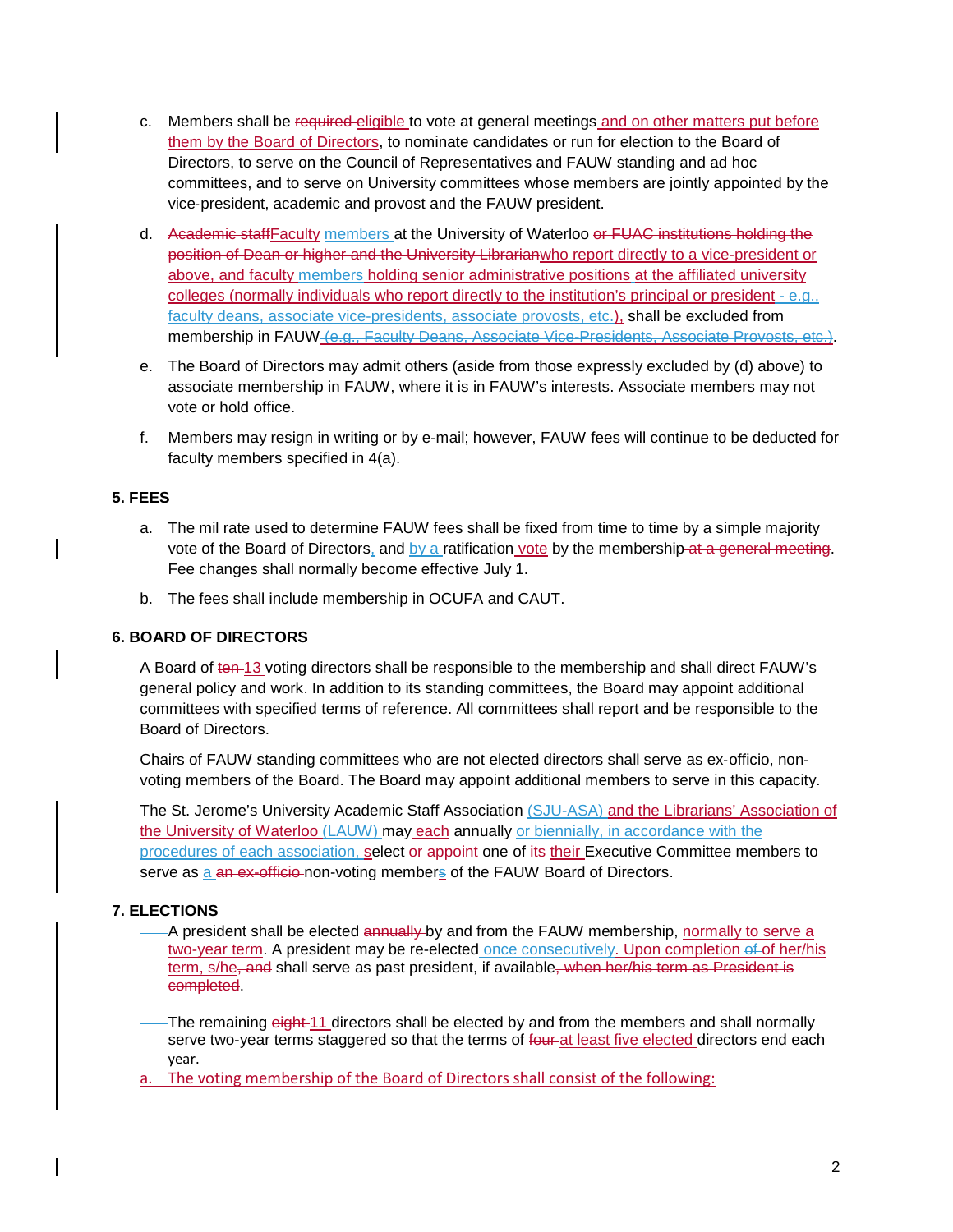A. *Ex Officio*

**FAUW president** 

FAUW past president

### B. Elected

- i. One member elected by and from the members of each of the six Faculties of the **University**
- ii. One member elected by and from the members holding the rank of lecturer (including clinical appointments)
- iii. Four members elected by and *f* from the membership-at-large

a.

- b. Elections shall normally be by secret ballot. The president shall be elected prior to the fall term general meeting of the members and the remaining directors shall be elected-held prior to the Springwinter term general meeting of the membership-members so that the results may be announced at the respective meetings. Vote tallies shall be provided at the meetings upon request.
- c. The transition of the Board of DirectorsDirectors' and officers' transitions shall take place July 1.
- d. Each January September, the directors shall appoint an Elections Committee consisting of a minimum of two FAUW members who shall organize the election according to the procedures established by the Board of Directors. No member of the Elections Committee may be a candidate for any office.
- e. The Elections Committee shall advertise vacancies widely and receive nominations up toat least thirty calendar days prior to the date set for the Spring general meeting at which the election results are to be announced. Nominations must be signed by three FAUW members and nominees must agree in writing to stand for election.
- e.f. The Elections Committee shall strive to present a demographically diverse slate of candidates.
- f.g. A ballot shall be distributed to the FAUW membership at least fifteen seven calendar days prior to the date set for the Spring general meeting. Voting shall close at 13:00 two business days before the Spring general meeting. Paper ballots, if used, shall be counted by at least two scrutineers appointed by the Elections Committee. The scrutineers may include members of the Elections Committee.
- g.h. The members may remove any director from office before the expiration of her/his term of office. Notice of a resolution to this effect must be given at least one week in advance of a general meeting, and the director shall be removed from office if the resolution is passed by at least twothirds of votes cast at that meeting. If a director is removed in this way, a replacement election may be held at that meeting, and the members may elect any member in her/his stead by a plurality of votes cast.
- $\frac{h}{i}$ . Service as a director shall be limited to a maximum of  $f$ ive-six consecutive years, except when the director is serving as president or past president. The term of president shall be limited to three four consecutive years. A president may serve multiple two-year terms as long as they are not consecutive.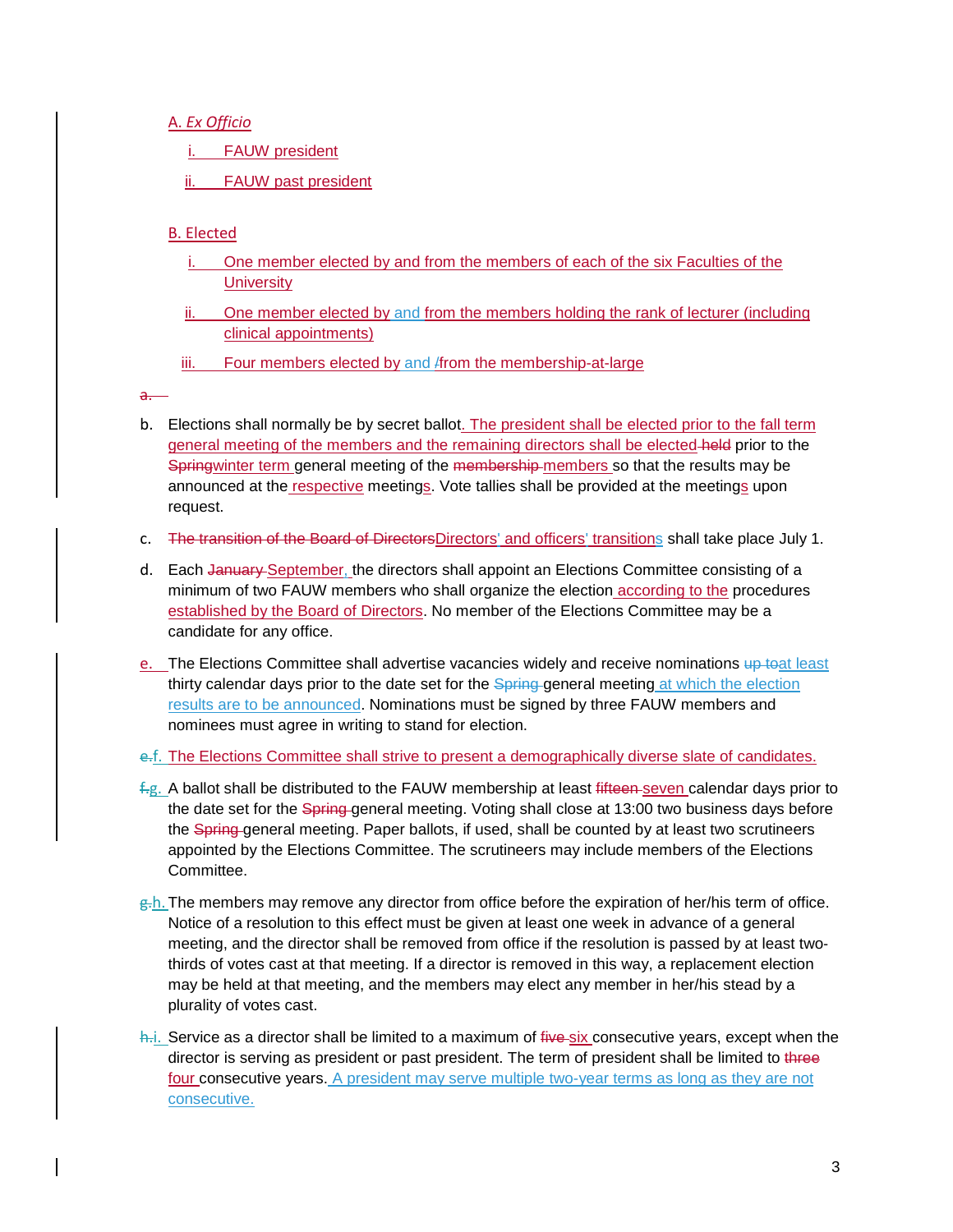### **8. VACANCIES**

Vacancies on the Board of Directors may, so long as a quorum of directors remain in office, be filled by the directors from among the qualified-FAUW membership for the remaining portion of that year of the term. In the event that there is not a quorum of directors, the remaining directors shall forthwith call a meeting of the membershold an election to fill the vacancy(-ies).

### **9. QUORUM AND MEETINGS, BOARD OF DIRECTORS**

Fifty percent of the directors shall form a quorum for the transaction of business. Directors' meetings may be formally called by the president or vice president or by petition in writing by two directors to the secretary.

Questions arising at any meeting of the Board of Directors shall be decided by a majority of votes. In the case of an equality of tie votes, the chair, in addition to her/his original vote, shall have a second or casting vote.

### **10. OFFICERS OF THE ASSOCIATION**

a. There shall be a president, vice president, past president and treasurer, all of whom shall also be directors of the association, and such other officers as the Board of Directors may determine.

a.b. Except for the president, who is elected by the FAUW membership, and the past president, the remaining officers shall be approved by the Board of Directors. The executive manager shall serve as the secretary in a non‐voting capacity.

b.c. The Board of Directors may remove any officer except for the president from office by means of a 2/3 majority recorded vote.

### **11. DUTIES OF THE OFFICERS**

### **President**

The president shall chair the meetings of the Board of Directors and represent FAUW at the University and in the broader community. The president shall be charged with the general management and supervision of the affairs and operation of the association. The president shall be one of the FAUW representatives onserve as co-chair of the Faculty Relations Committee and as an ex‐officio member of all FAUW standing committees.

### **Vice President**

The vice president shall fulfill the duties of the President during her/his absence and shall chair the joint meetings of the Council of Representatives and the Board of Directors and shall fulfill the duties of the president during her/his absence. The vice president may be assigned other duties determined by the Board of Directors.

### **Past President**

The past president shall fulfill the duties of the president or vice president in their absence and perform such duties as may from time to time be determined by the Board of Directors. If the immediate past president is not available to serve, the Board of Directors may appoint a previous past president.

### **Treasurer**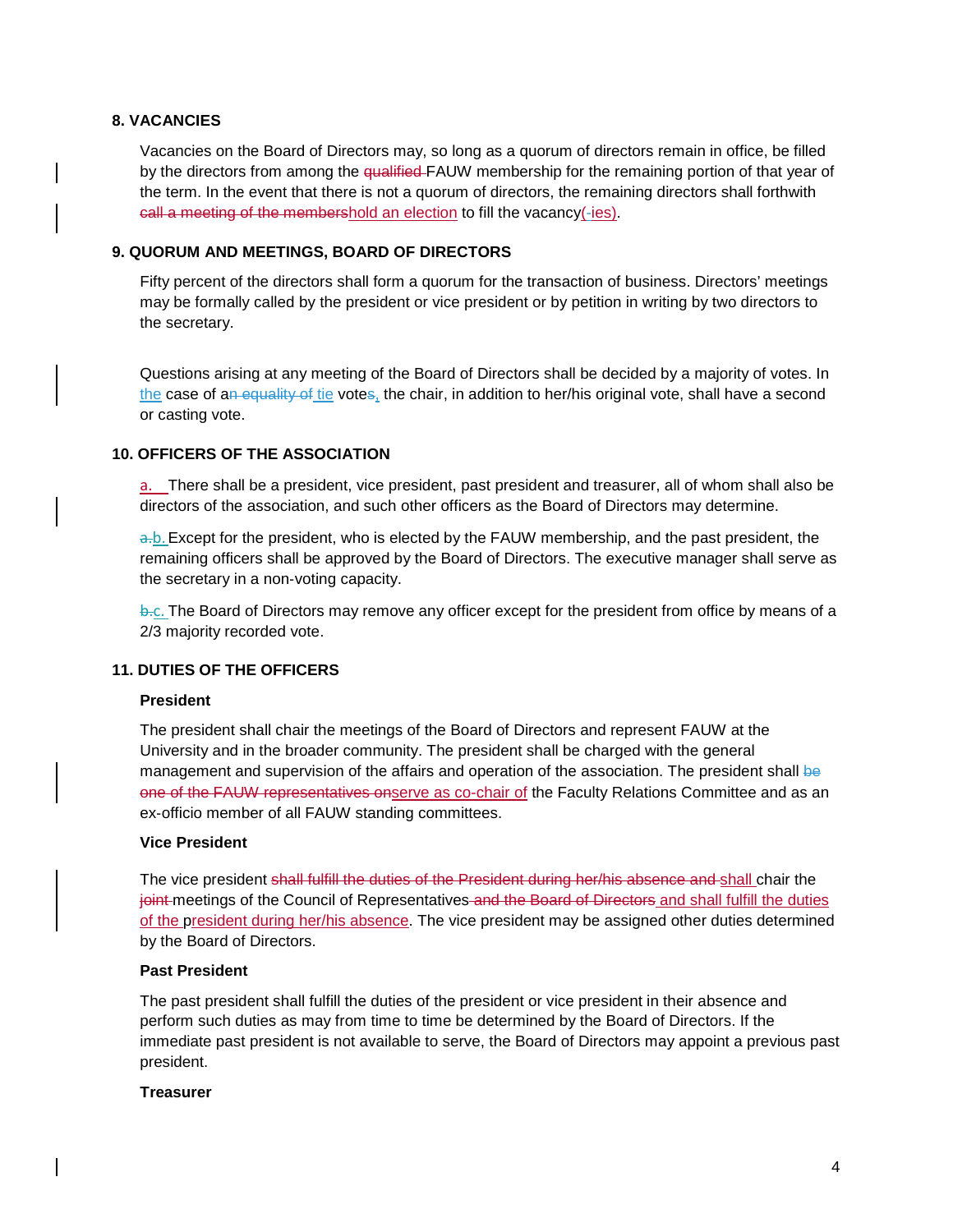The Treasurer, or her/his designate, or person performing the usual duties of a Treasurer, shall is responsible for keeping FAUW's financial records and be responsible for transactions with financial institutions designated by the Board of Directors. The treasurer shall be responsible for rendering an account of FAUW's financial position to the Board of Directors whenever required and shall report to the membership at the Spring general meetings. S/he shall also perform such other duties as may from time to time be determined by the Board of Directors.

### **Secretary**

The secretary, or designate, shall issue notices and agendas for meetings of the Board of Directors and general meetings of the membership, and record the minutes of these meetings. The secretary shall maintain FAUW's documents and records.

### **Other Officers**

The duties of all other FAUW officers shall be such as the terms of their engagement call for or the Board of Directors requires of themas determined by the Board of Directors.

### **12. COUNCIL OF REPRESENTATIVES**

- a. There shall be a Council of Representatives, the major functions of which are to act as liaison between the directors and the membership, to act in an advisory capacity to the directors, and to promote the benefits of membership in the Association to faculty members. Additional functions may be defined from time to time by the directors.
- b. Members of eachEach University of Waterloo academic department or school shall-shall select elect or (according to the preference of the academic unit) appoint one representative to the Council in a manner acceptable to the members of the department or school. The St. Jerome's University Academic Staff Association (SJU-ASA) and the Librarians Association (LAUW) each may also elect or appoint a representative. Each September, the FAUW vice president shall contact each constituency through its chair or director to request that it determine itsthe members of the department or school determine their representative for that year. With the exception of the SJU-ASA and LAUW representatives, council representatives must be FAUW members. Representatives shall serve a one‐year (renewable) term.
- c. Where a constituency has not elected or appointed a Council representative by September 30 in any year, the directors may appoint a *pro tem* member to represent them that constituency until such time as the department or school selects an appointee.
- d. The Board shall consult with the Council regularly on the policy issues that arise as the Board transacts the ordinary business of the Association. There shall be a joint meeting of the Board of Directors and the Council of Representatives at least twice annually, once in the fall term and once in the winter term. The vice president shall summarize the non‐confidential business of the Board since the last Council meeting and report on the business arising from it. Additional meetings may be called by the Board of Directors or by petition by any eight members of the Council of Representatives. Notice of such meeting and the agenda shall be sent by e‐mail to the Board of Directors and the Council of Representatives not less than one week prior to the meeting.

### **13. GENERAL MEETINGS OF MEMBERS**

a. There shall be two general meetings held annually, one in the fall term and one in the Spring winter term. Additional general meetings may be called by the Board of Directors or by petition by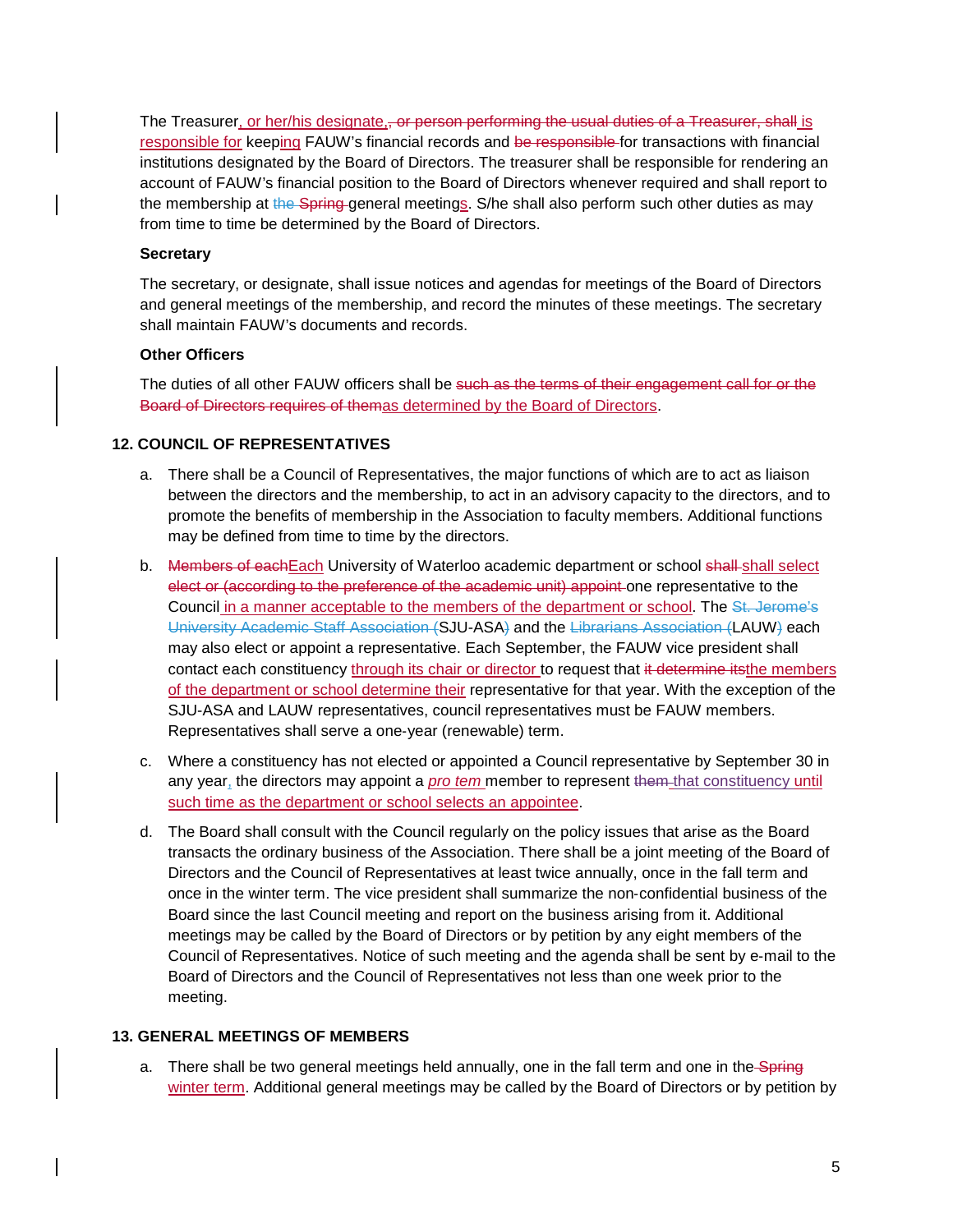sixty FAUW members. Notification of the date, location and agenda for all meetings shall be circulated at least one week prior to the meetings.

- b. The president, treasurer, and committee chairs and officers-shall deliver reports at every general meeting. At the fall term meeting, the audited financial statements shall be presented, members shall approve the auditor for the following year, and the results of the presidential election shall be announced. At the Spring winter term meeting, the audited financial statements and draft budget for the fiscal year shall be presented and; the results of the Board election shall be announced..; and Members members shall approve the budget, the auditor, and the chair of general meetings for the ensuing year. The chair of general meetings shall not be a member of the Board of Directors.
- c. Normally, all motions to be debated and voted upon must be circulated in the form of "Notice of Motion" at least one week prior to the meeting. However, motions may be brought forward from the floor if they are not of major policy significance.

### **14. QUORUM OF MEMBERS**

A quorum for the transaction of business at any general meeting shall be 30 members.

### **15. VOTING OF MEMBERS**

a. Each FAUW member shall be entitled to one vote.

- b. Unless otherwise required by the Rules of Order, the following will apply to votes of the members:
	- i. At the Board of Directors' discretion, votes may be conducted either by ballot or at a properly constituted general meeting.
	- ii. At all meetings of the members every question shall be decided by a majority of the votes of the members present unless otherwise required by the Constitution of the Association, or by law. In the case of a tie vote, the chair shall be entitled to a second or casting vote; otherwise the chair shall not vote.
	- ii.iii. Votes conducted by ballot will be administered by a secure and confidential electronic voting process. The question will be decided by a majority of the votes cast.

### **16. FINANCIAL FISCAL YEAR**

Unless otherwise ordered by the Board of Directors, the fiscal year of the association shall end December 31April 30. There shall be an annual audit of the FAUW financial records by an external auditor appointed at the fall general meeting.

### **17. FINANCIAL DOCUMENTS**

All cheques and other financial documents shall be signed by persons authorized by a resolution of the Board of Directors. All cheques shall be signed by any two designated signing authorities.

### **18. BORROWING**

For the purpose of carrying out the objectives of the association, the association may borrow, raise, or secure payment of money in such manners as it deems fit. Exercise of the powers described in this section shall require approval by a 2/3 majority of **ballots** cast in a vote of the membership. entitled to vote present at a special meeting called for that purpose. No debenture shall be issued without the sanction of a special resolutionotherwise.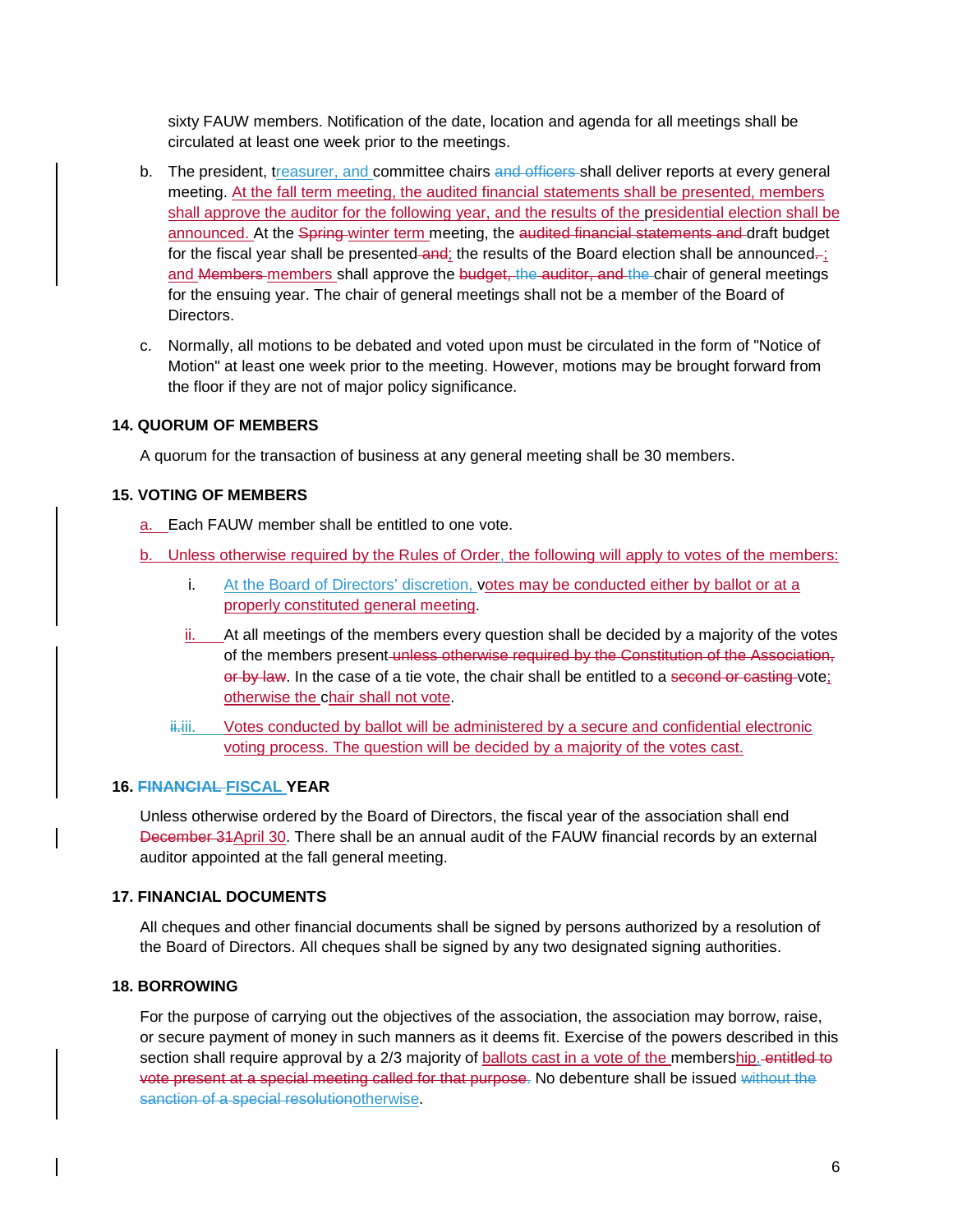### **Newsletter**

# THE EDITOR OF THE NEWSLETTER (THE FAUW FORUM) SHALL BE APPOINTED BY THE BOARD OF DIRECTORS FOR A ONE YEAR TERM. THE TERM MAY BE RENEWED.

### **2019. COMMITTEES AND FAUW EXTERNAL REPRESENTATIVES**

The Board of Directors shall establish standing committees. Membership on these committees is for up to a three‐year term, arranged so that an appropriate number of the committee members are replaced each year. The chairs of the standing committees must be directors or non-voting ex-officio members of shall serve on the Board of Directors as described in section 6. Only FAUW members are eligible to serve on standing committees. One duty common to all standing committees is to recommend to the Board of Directors the appointment of the chair of the committee, and the appointments of new members of the committee, and membership terms. The standing committees are as follows:

### **Executive**

This committee consists of the president, past president, vice-president, and treasurer. It is responsible for advising the president in establishing the agendas of Board and general meetings, and for any other duties determined by the Board of Directors.

### **Compensation and BenefitsNegotiating Team**

A committee which advises the Board of Directors on all matters of salary and benefits, including pensions, and conditions of employment relevant to these matters. This is distinct from the Association's appointees to the The Compensation Negotiating Team is described in Article 10 of the Memorandum of Agreement.

### **Academic Freedom and Tenure**

A committee which assists faculty members with any problem arising with the administration regarding terms and conditions of employment and application of university policy, tenure and promotion issues, annual performance reviews, and pension and benefits issues. The committee also plays an advisory role in the development and revision of relevant University policies and, with the approval of the Board of Directors, works to inform members about such matters.

#### **Political Relations**

A committee concerned with political matters as they are relevant to the well‐being of the academic community. The committee will undertake educational and advocacy activities as appropriate. The Association's OCUFA Director shall be a member of this committee.

### **Status of Women and Equity**

A committee concerned with matters related to the status of women, and with broader equity issues such as those arising from gender, ethnicity, race, sexual orientation, disability, religion, age, or gender identity. The committee engages in educational and advocacy activities as appropriate and liaises with other related committees of the University, OCUFA and CAUT.

The Board of Directors may also co‐operate with and appoint representatives to any University or external organization which may be appropriate to FAUW's interests.

### **2120. RULES OF ORDER**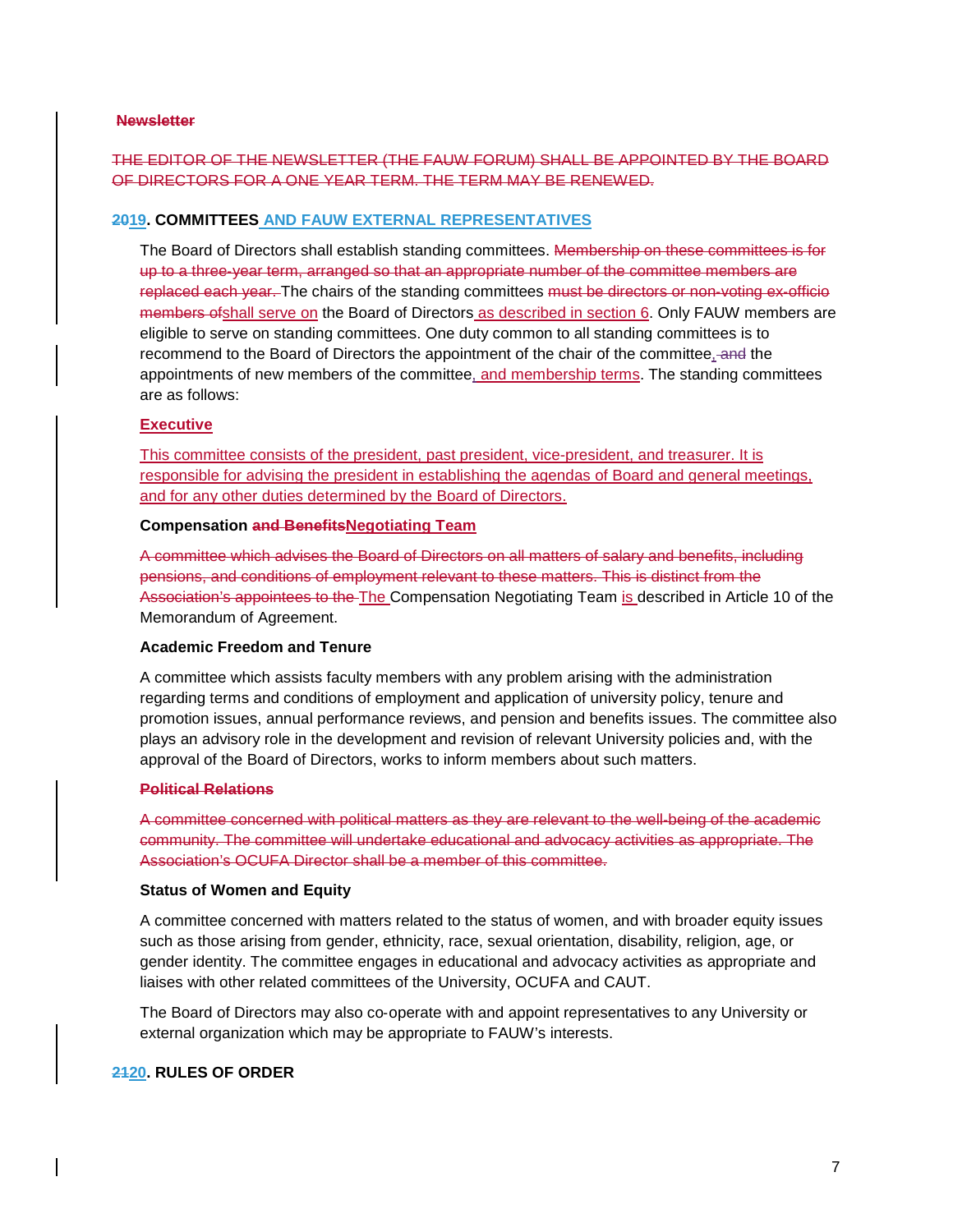In all matters not covered by this constitution, Roberts Rules of Order (as revised from time to time) shall apply.

### **2221. INDEMNIFICATION**

FAUW shall indemnify and save harmless, out of FAUW funds, every director, officer, or employee of the association, or other person who has undertaken or is about to undertake any liability on behalf of FAUW or any organization controlled by it, and their heirs, executors and administrators, and estate and effects respectively, from and against:

- a. all costs, damages, charges and expenses which a director, officer, employee or other person sustains or incurs in or about any action, suit or proceeding which is brought, commenced or prosecuted against them, or in respect of any act, deed, matter or thing whatsoever, made, done or permitted by them, in or about the execution of the duties of their office or in respect of any such liability;
- b. all other costs, damages, charges and expenses which a director, officer, employee or other person sustains or incurs in or about or in relation FAUW affairs; except such costs, damages, charges or expenses as are occasioned by wilful neglect or default.

FAUW may purchase and maintain such insurance for the benefit of its directors, committee members, and staff as the Board of Directors may from time to time determine.

### **2322. AMENDMENTS**

This constitution may be amended by a 2/3 majority of the votes cast at any FAUW general meetinger by secret ballot. Notice of resolutions to amend this constitution shall be sent to the members of the Association at least one week prior to the meetingvote.

*Approved by the members December 6, 2011*

*Amended by the members DATE*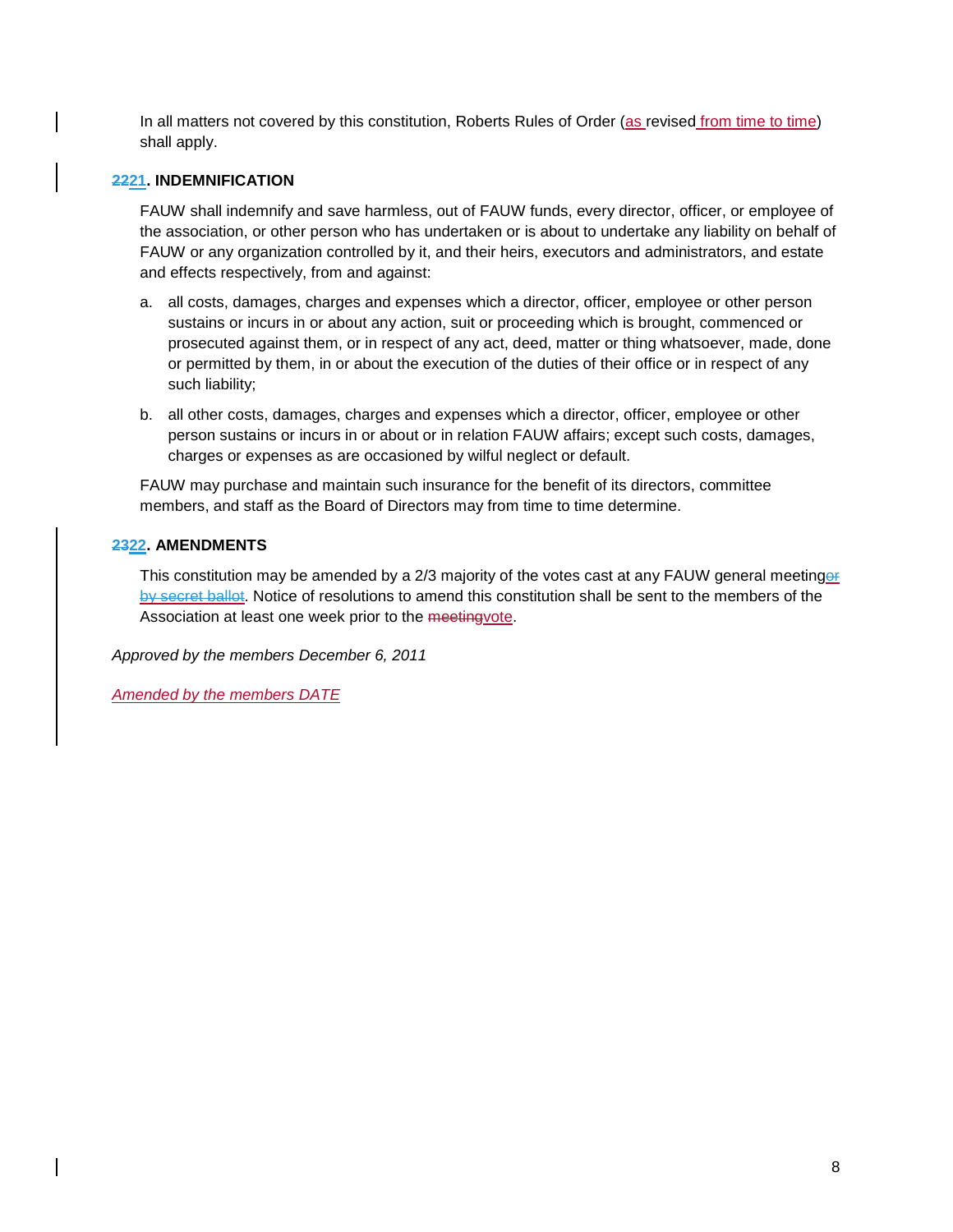## **Lecturers Survey: Preliminary Report**

<span id="page-21-0"></span>In association with ongoing revisions to Policy 76<sup>[1](#page-21-1)</sup>, a new FAUW committee was created focused on the concerns of lecturers<sup>[2](#page-21-2)</sup>. This committee consists of eight lecturers drawn from all six Faculties, along with several non-lecturer members of the FAUW Board and the Policy 76 Revision Committee. It soon became apparent that the job descriptions of faculty members in lecturer positions varied widely across this campus. To capture this diversity, a survey was administered (Nov 13-20, 2015) to explore five main topics:

- terms of appointment the nature of lecturer positions, how individuals got there
- teaching loads
- experience with the "option to have at least one term in six be non-teaching"
- service understanding of eligibility for and participation in various service roles
- different titles and ranks for lecturers at uWaterloo

The response rate to the survey was impressive, with 83% of the 180 lecturers participating. This level of support, consistent with the very well attended, lively meeting of lecturers held by FAUW in summer 2014, shows the level of engagement of this group. Every question provided an option for clarification, and respondents provided abundant feedback. This early report will provide highlights based on data only, but much insight will be gained by thorough consideration of the qualitative responses.

# *Terms of Employment*

The majority of lecturers (73%) competed for their positions in open searches. These positions are relatively long-term, with 68% in their positions for four years or more, and 28% here for more than 10 years. Despite this longevity, the process of transitioning to continuing lecturer is far from clear - the process had been discussed with 41% of respondents, but 55% indicated that process had not been discussed or that they were unclear on it. Somewhat surprisingly, only 54% of respondents were in 80% teaching : 20% service positions. A significant proportion had research components (60 : 20 : 20, 17%), while the remainder (28%) had 50% or 70% service components.

### *Teaching Load*

The most commonly reported course load per calendar year was 6 (33%), but 15% taught more, and 15% taught 3 or fewer. Further scrutiny may reveal that these lower loads are associated with the service-heavy positions. Rather than teaching portions of courses, lecturers tend to have primary responsibility for their courses with three courses per term being the most common load (58% of respondents). Lecturers are responsible for a broad range of course types; the vast majority (84%) of respondents deliver core or required courses, but they also deliver online courses (22%) and graduate courses (28%).

### *Non-Teaching Term*

The majority (70%) of lecturers teach three terms out of three. Of these, only 34% have had a non-teaching term. Of the remainder, 27% believed they were ineligible, 10% were not even aware of the policy and 28% thought they were eligible but had never been offered. Of those that had a non-teaching term, 78% gained the

<span id="page-21-1"></span> $1$  This policy defines appointment categories and hiring procedures for faculty at the University of Waterloo.

<span id="page-21-2"></span><sup>2</sup> FAUW officially represents all lecturers, both continuing and definite term. Sessional instructors and certain other nonregular appointments are not recognized as being represented by FAUW.